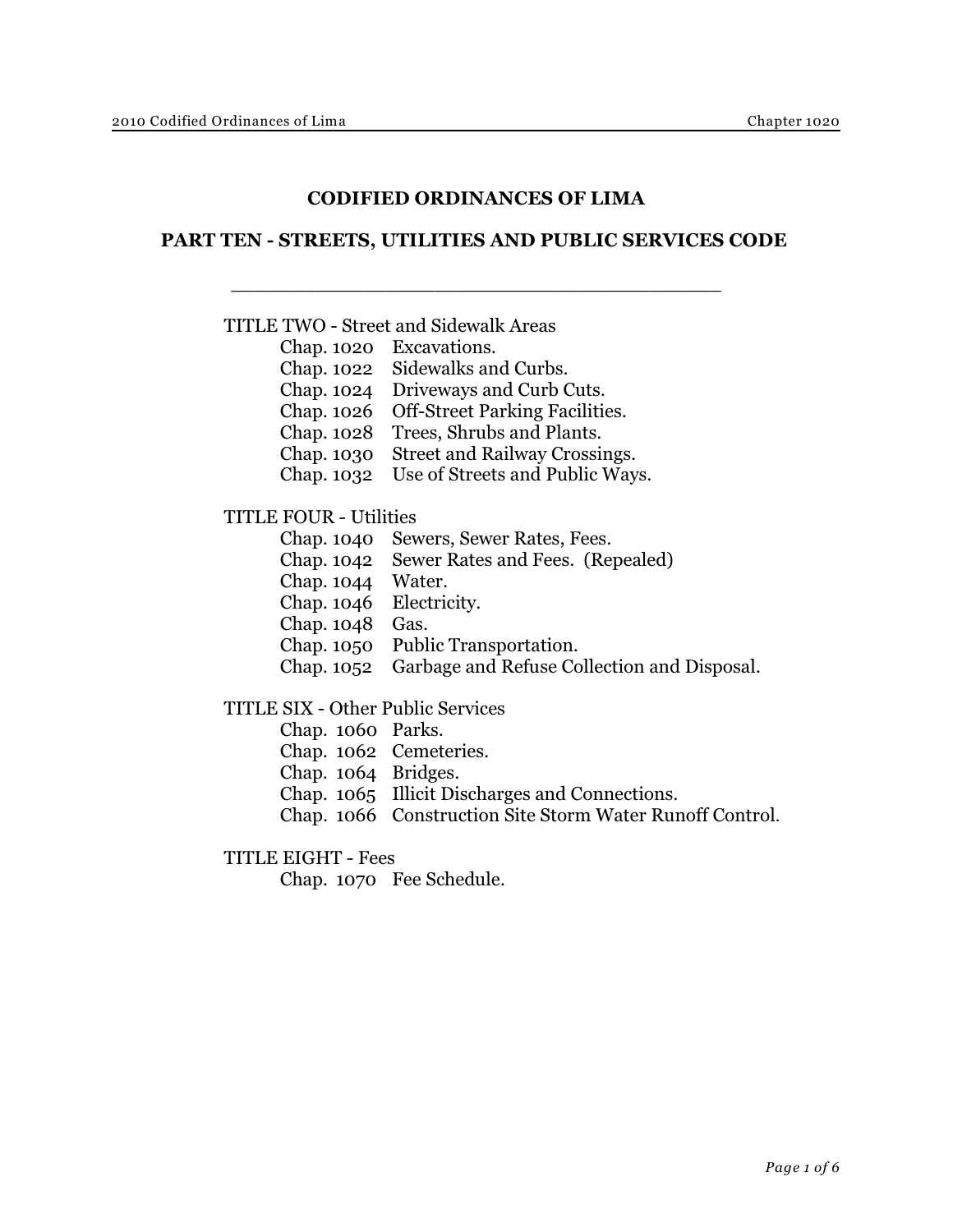## **CODIFIED ORDINANCES OF LIMA**

# **PART TEN - STREETS, UTILITIES AND PUBLIC SERVICES CODE**  \_\_\_\_\_\_\_\_\_\_\_\_\_\_\_\_\_\_\_\_\_\_\_\_\_\_\_\_\_\_\_\_\_\_\_\_

# TITLE TWO - Street and Sidewalk Areas

| Chap. 1020 | Excavations.                          |
|------------|---------------------------------------|
| Chap. 1022 | Sidewalks and Curbs.                  |
| Chap. 1024 | Driveways and Curb Cuts.              |
| Chap. 1026 | <b>Off-Street Parking Facilities.</b> |
| Chap. 1028 | Trees, Shrubs and Plants.             |
| Chap. 1030 | <b>Street and Railway Crossings.</b>  |
| Chap. 1032 | Use of Streets and Public Ways.       |

# CHAPTER 1020 Excavations

| 1020.01 | Permit Required.           | 1020.07 | Warning Lights and         |
|---------|----------------------------|---------|----------------------------|
| 1020.02 | Applications.              |         | Barricades.                |
| 1020.03 | Deposits.                  | 1020.08 | Notice to Install Water or |
| 1020.04 | Public Utilities.          |         | Sewer Connections Prior to |
| 1020.05 | Rules for Excavations; Fee |         | Paving.                    |
|         | Schedule.                  | 1020.09 | Construction of Public and |
| 1020.06 | Backfill Methods.          |         | Private Alley Crossings.   |
|         |                            | 1020.99 | Penalty.                   |

#### CROSS REFERENCES

Grants and franchises - see CHTR. Sec. 106 et seq. Openings by the Municipality - see Ohio R.C. 723.02 Liability for damage - see Ohio R.C. 723.49 et seq. Compulsory service connections - see Ohio R.C. 793.06, 743.23, 743.37 Digging, excavating and piling earth on streets - see Ohio R.C. 5589.10 Barricades and warning lights; abandoned excavations - see GEN. OFF. 660.09; S.U. & P.S. 1022.10; B. & H. 1412.09, 1412.11 Use of public streets and other public spaces in building operations see B. & H. Ch. 1412 Public utilities excepted from provisions of the Electrical Code -

see B. & H. 1458.05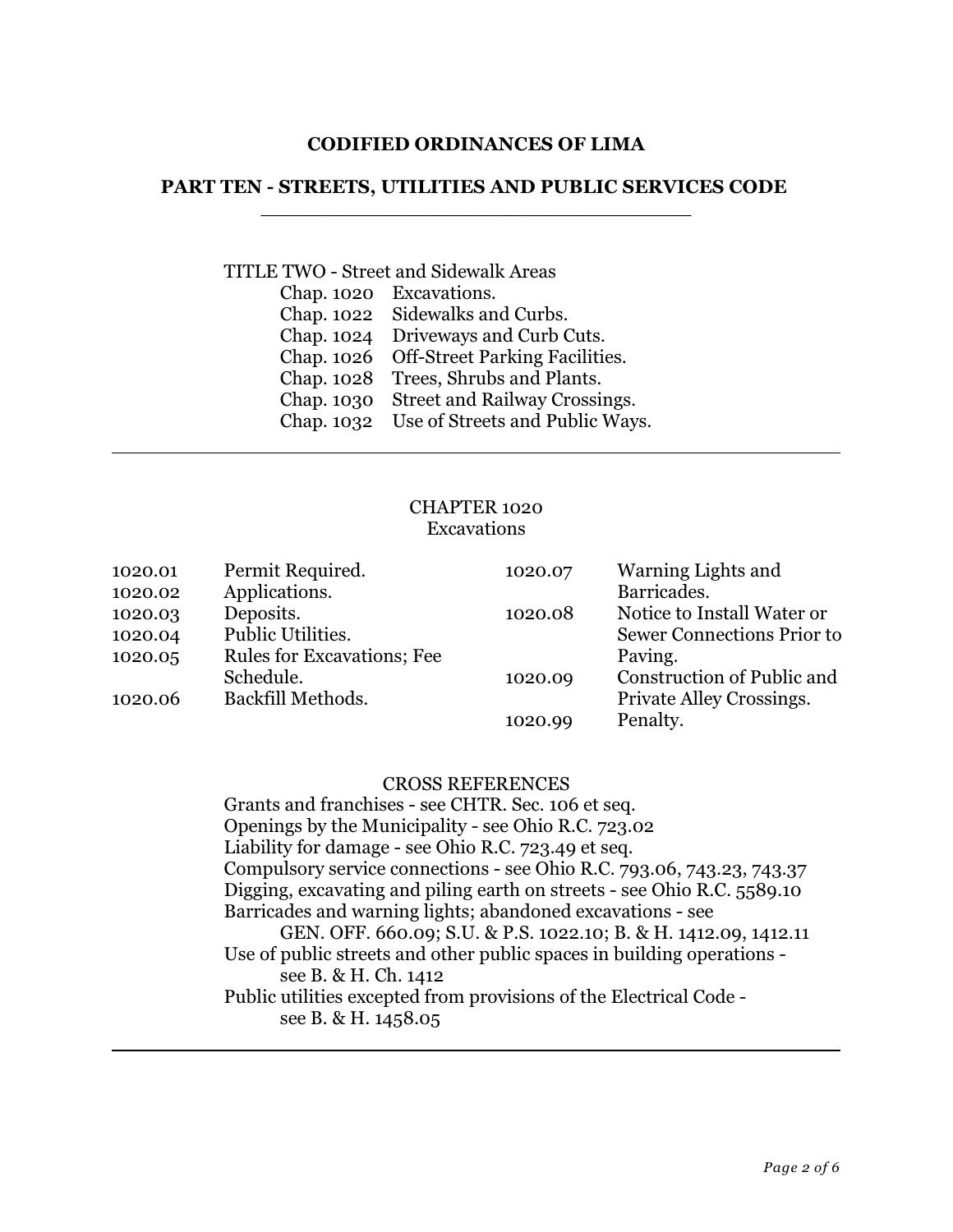### 1020.01 PERMIT REQUIRED.

No person shall open undermine or remove any pavement or surface in any public street or other public ground of the City without first obtaining a permit therefor from the City Engineer, except as otherwise provided in this chapter. (1956 Code Sec. 301.01)

### 1020.02 APPLICATIONS.

The application for a permit required by Section 1020.01 shall state the exact time the opening is to be made, the probable length of time required for making the repair, the location, the size of the opening to be made, the purpose of the excavation and such other information as the City Engineer may deem necessary.

(1956 Code Sec. 301.04)

#### 1020.03 DEPOSITS.

All applicants for a permit required by Section 1020.01 shall deposit with the City Treasurer the following applicable fee:

- (A) Not less than fifty dollars (\$50.00) to cover the cost of repairing and replacing the surface of an unimproved street or public ground; or
- (B) Not less than one hundred dollars (\$100.00) to cover the cost of repairing and relaying the pavement of an improved street or public ground.

An additional deposit may be required by the City Engineer if, in his opinion, the amount required herein is insufficient. Any amount so deposited shall be applied to the actual cost of restoring the pavement or surface of such street. In the event that the actual cost of restoring the pavement or surface exceeds the amount of the deposit, when the applicant shall pay to the Treasurer the excess cost within ten days after being notified thereof. (Ord. 157-56. Passed 10-22-56.)

1020.04 PUBLIC UTILITIES.

(A) Permit Exceptions; Fees. Public utilities which occupy streets or public grounds under franchise with the City shall not be required to obtain the permit required by Section 1020.01 or to make the deposits required by Section 1020.03, but shall pay all costs of restoring the pavement or surface within a reasonable time after the work has been completed and not later than thirty days thereafter.

(Ord. 157-56. Passed 10-22-56.)

(B) Notice of Excavations Required. Public utilities which occupy streets or other public grounds under franchise with the City shall notify the office of the Director of Public Works, by telephone or in writing, of the exact location and the estimated duration of any excavation prior to making such excavation in a public street or other public ground. However, in the event of an emergency, such notice shall be given the next regular business day. When notice is given by telephone, it shall be followed by notification in writing within twenty-four hours, Sundays and holidays excepted.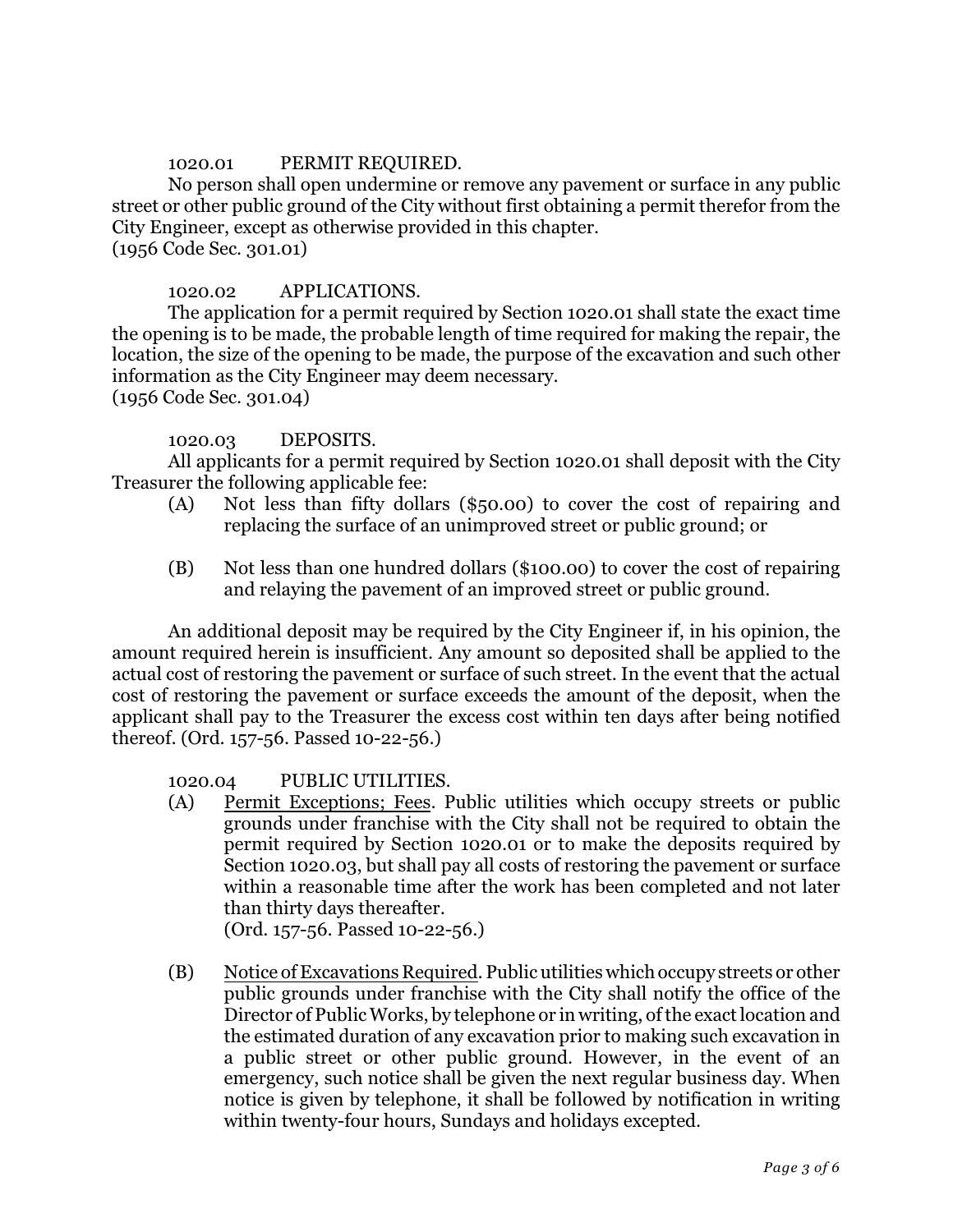# 1020.05 RULES FOR EXCAVATIONS; FEE SCHEDULE.

The City Engineer shall, from time to time, make rules and regulations governing the opening of public streets and public grounds and the materials to be used in relaying or repairing the various kinds of pavements or surfaces so opened. The City Engineer shall also prepare a schedule of fees to be charged for the repaving and repairing of all openings made by applicants under the provisions of this chapter. Such repairing and repaving shall be done under the supervision of the Director of Public Works exclusively, upon due notice given to him by the City Engineer.

# 1020.06 BACKFILL METHODS.

The method of making the necessary backfill where an excavation has been made shall be as follows:

- (A) If a sewer is to be covered, stone sand shall be tamped solidly under and around the sewer, with proper tools for that purpose, to a depth of twelve inches. The remainder of the backfill shall be deposited in layers not exceeding four inches in thickness, each of which layers shall be well pounded and rammed with a rammer of suitable weight or with an approved pneumatic tamper.
- (B) In the case of an excavation other than a sewer, the earth backfill shall be compacted in four-inch layers the same as stone backfill and shall at all times be compacted to a density of not less than ninety percent of the maximum density, according to the provisions of the State of Ohio Department of Transportation Construction and Material Specifications, the latest edition. Care that the backfill material contains the proper amount of moisture so as to obtain the maximum compaction shall be exercised at all times.
- (C) In lieu of subsections (A) and (B) hereof, ready-mixed "flowable fill" may be used. If "flowable fill" is used, then overcutting the trench, as shown in the Standard Drawings is not necessary. The fill shall be placed to within two inches of the existing surface. The mix shall be: 100 pounds of Portland concrete cement, 300 pounds of (Class C) fly ash, 2,600 pounds of fine aggregate and approximately seventy gallons of water. The mix will yield approximately ICY of flowable mortar with a compressive strength of approximately 100 psi.

Additional details of backfill methods can be found in the City of Lima's Standard Drawings available in the office of the City Engineer. (Ord. 5-86. Passed 1-6-86.)

# 1020.07 WARNING LIGHTS AND BARRICADES.

(A) Whoever makes or causes to be made any excavation in or adjoining any street or public ground and whoever occupies or causes to be occupied any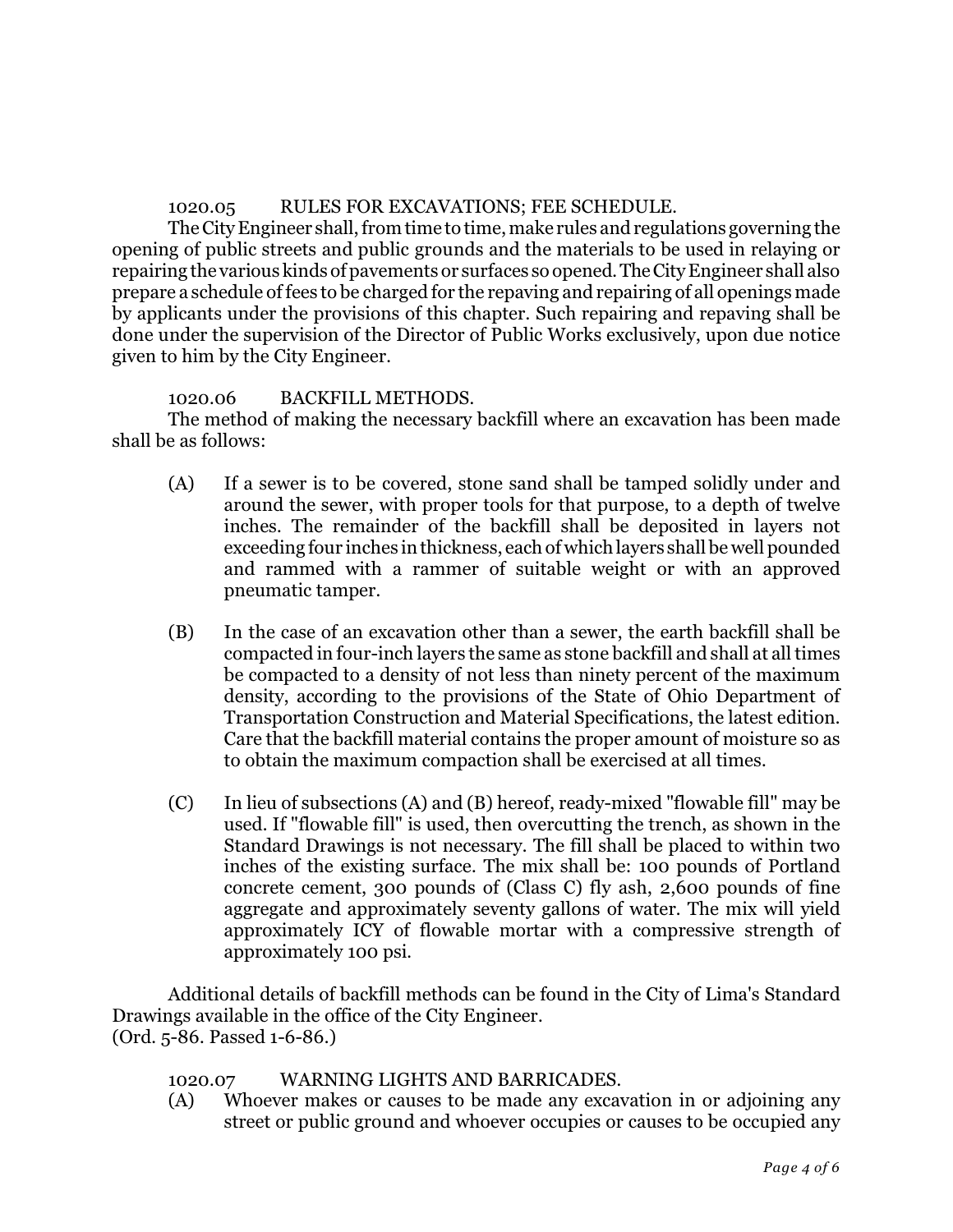portion of any street with any building material or obstruction shall provide sufficient warning lights and barricades, as required herein, to adequately protect pedestrian and vehicular traffic.

- (B) Not less than two warning lights shall be secured and conspicuously posted in or near such excavation, building material or obstruction, one or more at each end of the space so excavated or occupied. If the space occupied by such obstruction exceeds ten feet in length, then additional lights shall be posted as aforesaid for every additional ten feet in length so excavated or occupied. Such lights shall be lighted during the hours of darkness and at any time when ordinary visibility is obscured. The City Engineer or any Assistant City Engineer may, at his discretion, require additional lights in the case of any excavated area.
- (C) In the case of excavations, whether in or adjoining a street or public ground, and in the case of other open or exposed places within the City, suitable warning barriers shall be set up to protect against accidents. (1956 Code Sec. 301.07)

# 1020.08 NOTICE TO INSTALL WATER OR SEWER CONNECTIONS PRIOR TO PAVING.

Prior to the paving, repairing or resurfacing of any street or public ground, the City Engineer shall cause notices to be sent to all abutting property owners requiring them to install any necessary water or sewer service branches. Notice shall also be sent to all public utility corporations and City departments to install all necessary mains, conduits, service branches and structures. Property owners, public utility corporations and City departments shall he allowed the necessary and legal time required for the aforesaid installations before the new pavement is laid. Thereafter, for three years from the final completion and acceptance of the new pavement, no permit for making an opening in such pavement shall be issued by the City except by express authority in each case from the City Engineer, which authority shall be exercised only for reasons of public necessity or of undue private hardship where the necessity for the opening arises from causes over which the applicant had no control. Lack of foresight in not installing service connections prior to the laying of a new pavement shall not be considered an adequate reason for abrogation of the three-year restriction.

(1956 Code Sec. 301.08)

# 1020.09 CONSTRUCTION OF PUBLIC AND PRIVATE ALLEY CROSSINGS.

- (A) All public or private alley crossings abutting any street being permanently improved by paving shall be constructed with the same material as that with which the abutting street is being paved. All such public or private alley crossings shall be constructed the full width of the alley and shall extend from the inside lot line to the outside gutter line.
- (B) All public or private alley crossingsnot included in subsection (a) hereof shall he constructed of paving block, asphalt or cement, shall be constructed the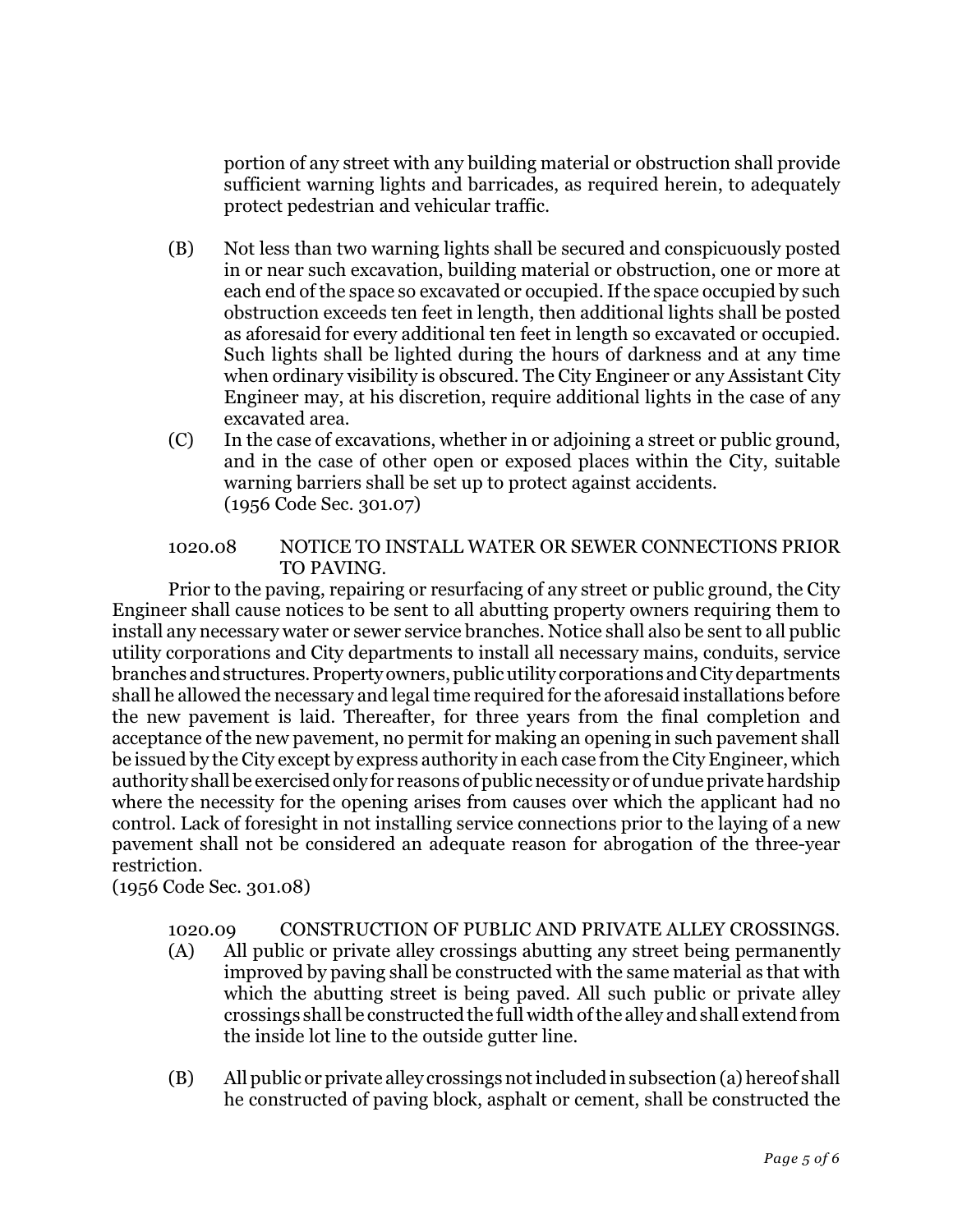full width of the alley and shall extend from the inside lot line to the outside gutter line.

(C) The Engineering Division shall not set any grade stakes nor shall the Street Division accept any alley improvement that is not constructed in conformity with the provisions of this section. (1956 Code Sec. 301.09)

# 1020.99 PENALTY.

Whoever violates or fails to comply with any of the provisions of this chapter is guilty of a minor misdemeanor and shall be fined not more than the amount set forth in Section 698.02. A separate offense shall be deemed committed each day during or on which a violation or noncompliance occurs or continues. (Ord. 167-05. Passed 8-22-05.)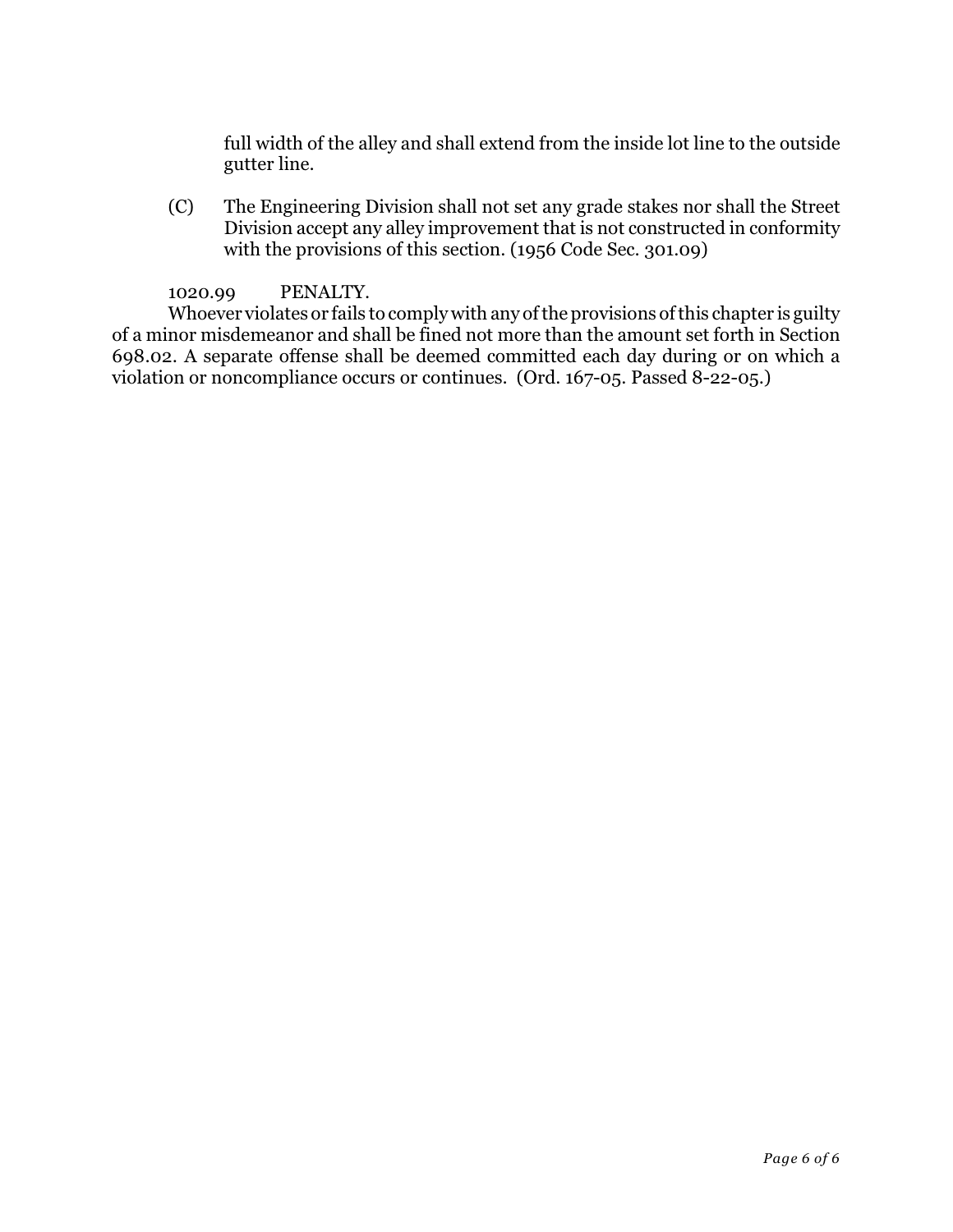## CHAPTER 1022 Sidewalks and Curbs

| 1022.01 | Definitions.                 | 1022.08  | Board of Appeals.              |
|---------|------------------------------|----------|--------------------------------|
| 1022.02 | <b>Construction Permits.</b> | 1022.09  | Work Done by City;             |
| 1022.03 | Specifications and           |          | <b>Assessment Against</b>      |
|         | Inspections.                 |          | Property.                      |
| 1022.04 | Blacktop.                    | 1022.095 | Reimbursement of               |
| 1022.05 | Sidewalk Subspaces.          |          | <b>Expenses for Repairs by</b> |
| 1022.06 | <b>Owners of Abutting</b>    |          | <b>Property Owners</b> ; Curb  |
|         | Property to Keep             |          | Rebate Program.                |
|         | Sidewalks and Curbs in       | 1022.10  | Emergencies.                   |
|         | Repair.                      | 1022.99  | Penalty.                       |
| 1022.07 | Notices to Repair.           |          |                                |

## CROSS REFERENCES

Assessments - see Ohio R.C. 701.05, 727.01 et seq. Construction or repair may be required - see Ohio R.C. 729.01 Notice to construct or repair sidewalks - see Ohio R.C. 729.03 et seq. Service of special assessment notices - see ADM. 286.01 Requirements of public improvement contracts - see ADM. 288.01 Barricades and warning lights - see GEN. OFF. 660.09; S.U. & P.S. 1020.07; B. & H. 1412.09, 1412.11 Sidewalk obstructions; damage or injury - see GEN. OFF. 660.10 Sidewalks in subdivisions - see P. & Z. 1220.03 Deposits of building materials generally - see B. & H. 1412.07 Temporary sidewalks and bridges - see B. & H. 1412.11

#### 1022.01 DEFINITIONS.

Certain words or expressions, as used in this chapter, shall be construed to mean as follows:

- (A) "City" means the City of Lima, Ohio.
- (B) "Council" means the Council of the City of Lima, Ohio.
- (C) "Mayor" means the Mayor of the City of Lima, Ohio.
- (D) "Engineer" means the City Engineer of the City of Lima, Ohio.
- (E) "Inspector" means any inspector of the Engineering Division of the City of Lima, Ohio.
- (F) "Owner" means the owner, owners, leaseholder, or agent thereof, holding title to any private property adjoining any street in the City.
- (G) "Right of way" means any public property dedicated for public use as a street, avenue, boulevard, lane, alley or public thoroughfare.
- (H) "Street" means the entire width between the boundary lines of every way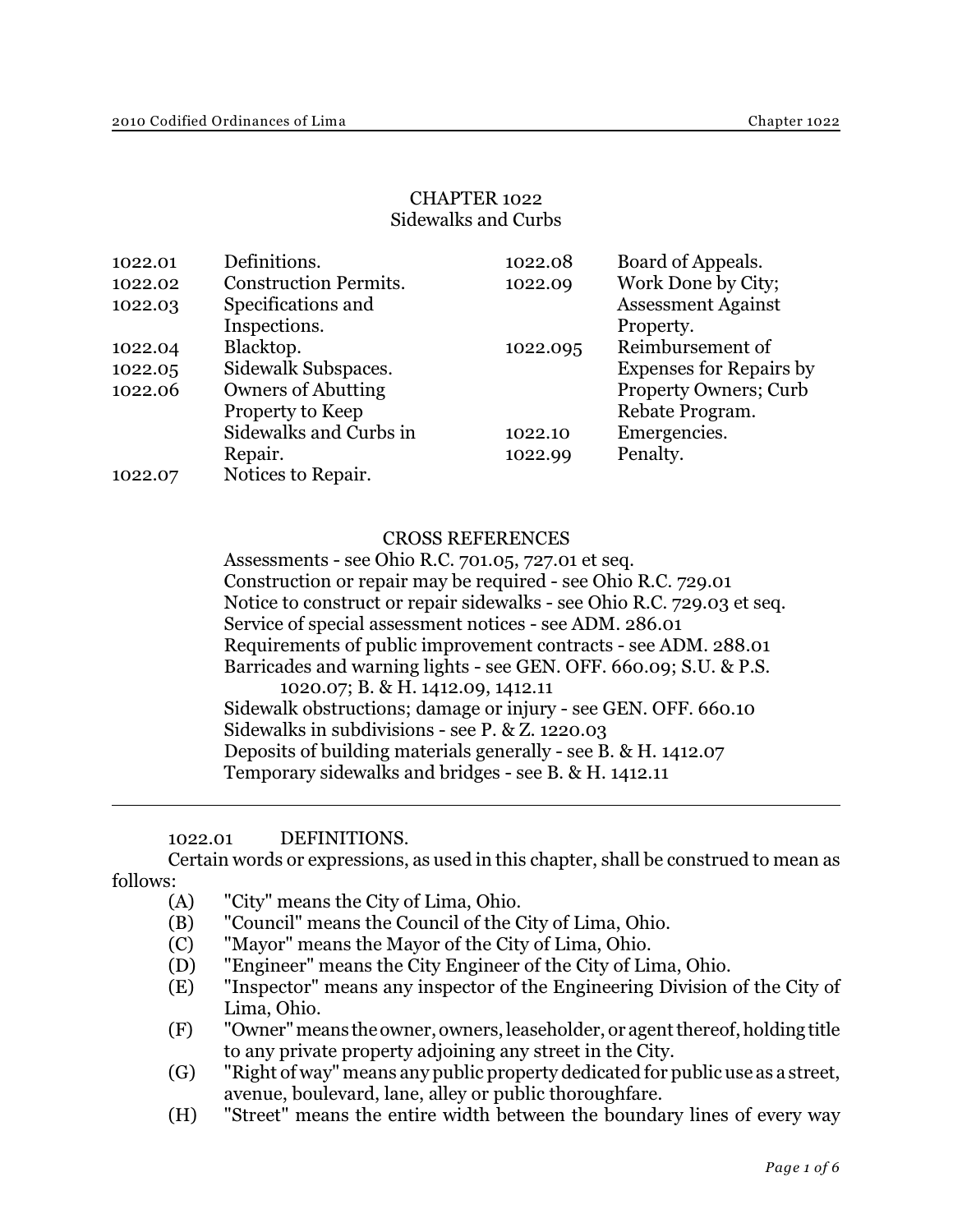open to the use of vehicular travel.

- (I) "Sidewalk" means that part of a street between the curb lines or the lateral lines of a roadway and the adjacent property lines, intended for the use of pedestrians.
- (J) "Pedestrian" means any natural person afoot.
- (K) "Repair" means the resurfacing or reconditioning of old work in part.
- (L) "Construction" means the construction of new work where no work has previously been done.
- (M) "Reconstruction" means the relaying or rebuilding of old work as a whole.
- (N) "Sidewalk subspace" means any open space under the surface of a sidewalk adjacent to a building.
- (O) "Sandstone slab" means any natural stone slab used as sidewalk pavement.
- (P) "Prismatic light" means transparent material, such as glass or plastic, inserted in the surface of a sidewalk for the purpose of transmitting light to a sidewalk subspace.

(Ord. 253-64. Passed 12-22-64.)

(Q) "Curb" means the concrete barrier at the edge of pavement, usually separating the street from the tree lawn or sidewalk.

# 1022.02 CONSTRUCTION PERMITS.

- (A) Permit Required. No person, directly or indirectly, as principal, agent or employee, shall construct, reconstruct or repair, or attempt to construct, reconstruct or repair, any sidewalk or curb in the City without first obtaining a permit therefor from the Engineer.
- (B) Sidewalks.
	- (1) No sidewalk shall be constructed, reconstructed or repaired until a permit has been obtained from the Engineer either by the owner of the contiguous property or his agent. The application for a permit to construct, reconstruct or repair a sidewalk shall be on forms furnished by the Engineer. Such forms shall set forth the name and address of the owner of the property adjoining the right of way where the proposed work is to be done, the street address or lot number, the number of square feet of proposed sidewalk to be constructed, reconstructed or repaired, the width of the present sidewalk, the material in the present sidewalk, the material to be used in the proposed constructions reconstruction or repair and such other information as may be required. The permit shall be kept on the site of the construction, reconstruction or repair until completion of the work.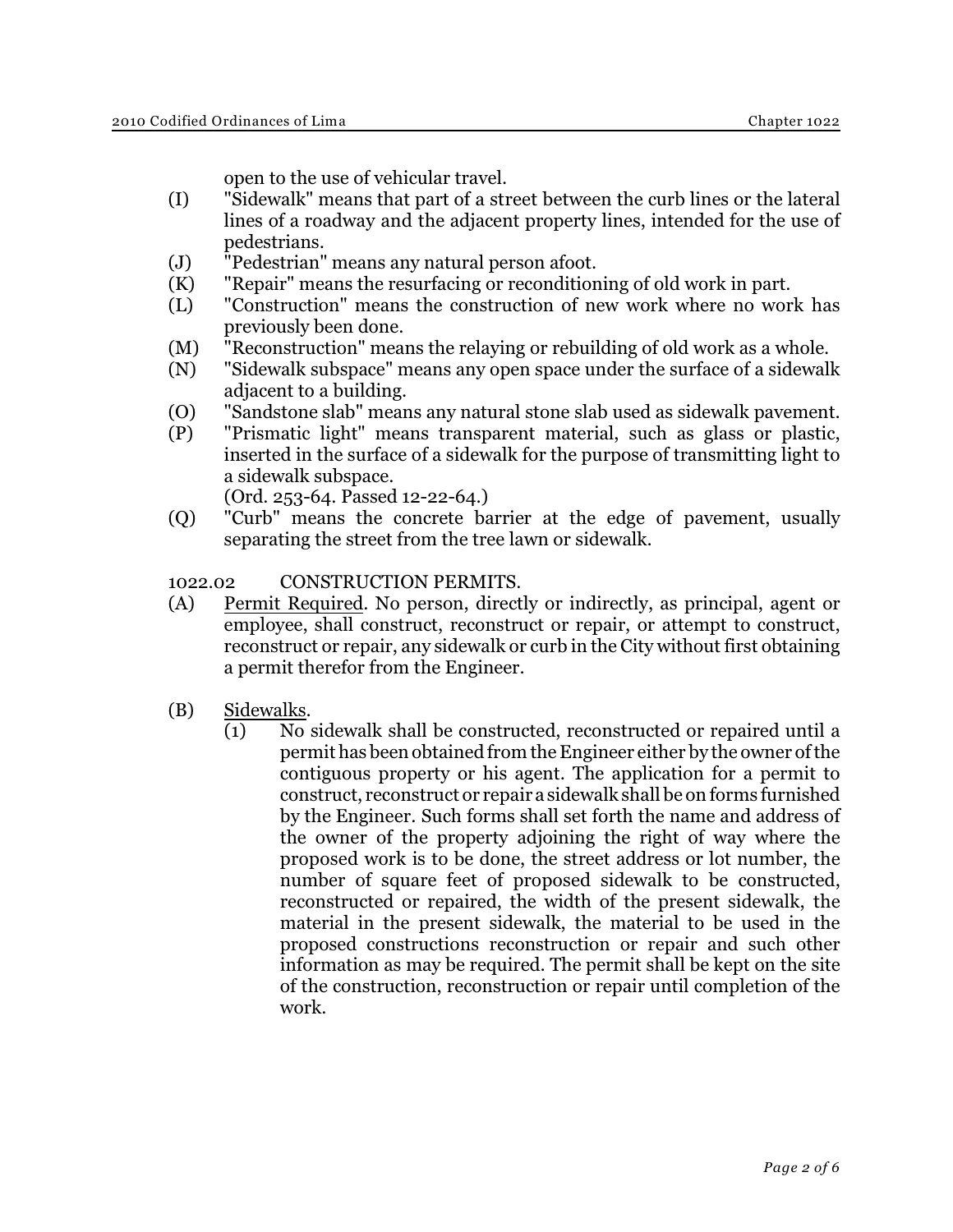- (2) The fee to be collected for the issuance of the sidewalk construction, reconstruction or repair permit required by this subsection shall be five dollars (\$5.00). Such fee shall be payable at the office of the Engineer.
- (C) Curbs.
	- (1) No curb shall be constructed, reconstructed or repaired until a permit has been obtained from the Engineer either by the owner of the contiguous property or his agent. The application for a permit to construct, reconstruct or repair a curb shall be on forms furnished by the Engineer. Such forms shall set forth the name and address of the owner of the property ad joining the right of way where the proposed work is to be done, the street address or lot number, the number of lineal feet of curbing to be constructed, reconstructed or repaired, the type of curbing, that is, monolithic, walltype or curb and gutter, and such other information as may be required. The permit shall be kept on the site of the construction, reconstruction or repair until the completion of the work.
	- (2) The fee to be collected for the issuance of the curb construction, reconstruction or repair permit required by this subsection shall be five dollars (\$5.00). Such fee shall be payable at the office of the Engineer.
- (D) Authority for Deposit of Materials. The issuance of a permit shall authorize the reasonable use of sidewalk or street space for the deposit of materials and equipment required for sidewalk construction, reconstruction or repair, subject to any rules or regulations of the Engineer governing such temporary deposits.

(Ord. 70-88. Passed 6-6-88.)

# 1022.03 SPECIFICATIONS AND INSPECTIONS.

(A) Specifications; Authority of Engineer. All sidewalks and curbs shall be constructed, reconstructed or repaired under the supervision of the Engineer. Construction shall be in accordance with the standard specifications of the City or as directed by the Engineer.

The City shall not be responsible for the grade of any sidewalk, curb or drive approach set by the Engineer or his representatives when the profile of the street has not been established by City ordinance.

(B) Inspections. The Engineer shall have on file in his office the specifications regulating the manner in which sidewalk or curb construction, reconstruction or repair is to be done. Upon notice of the completion of any sidewalk and curb construction, reconstruction or repair, the Engineer shall make an inspection of the work. If, in his judgment, the work is unsatisfactory, he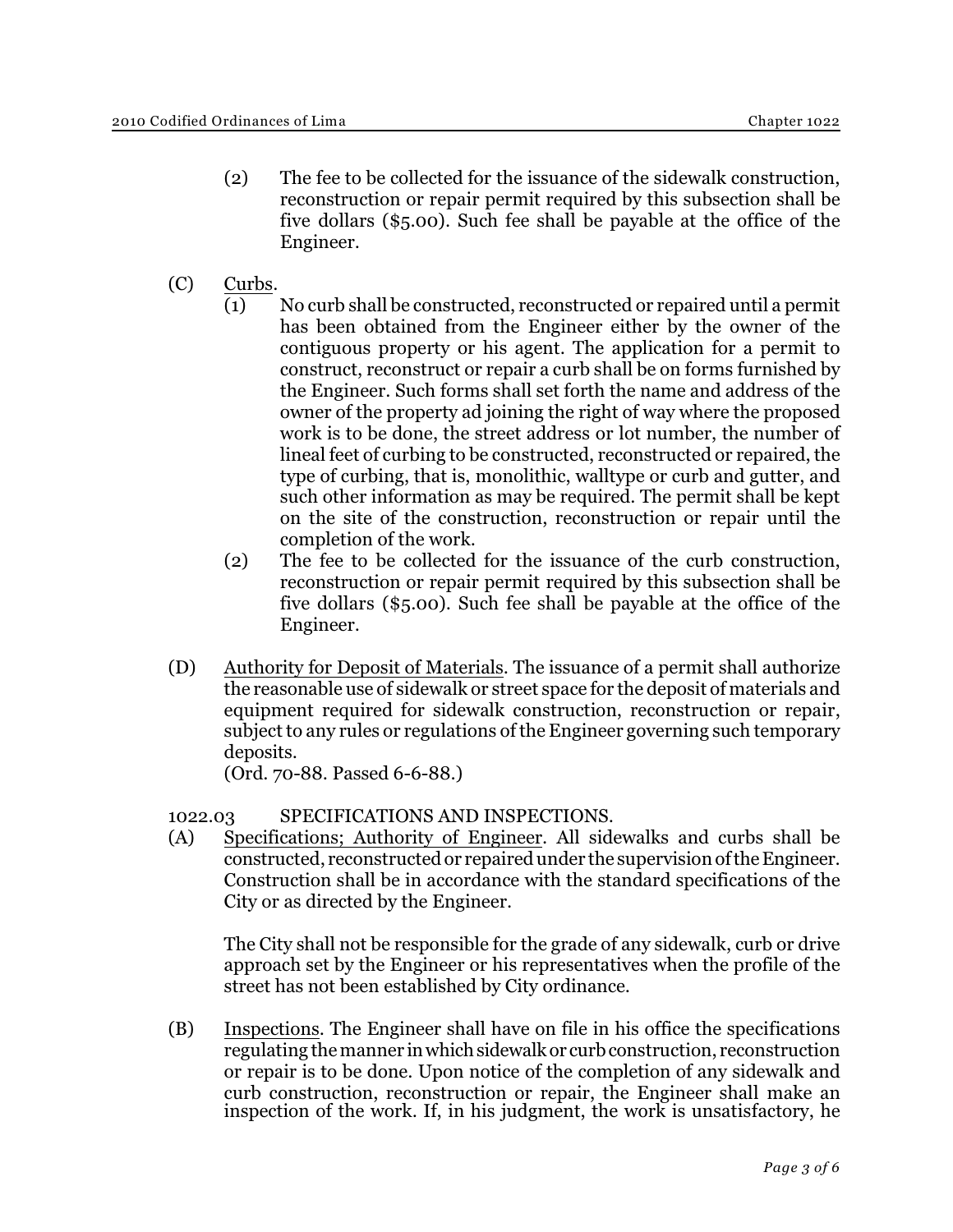shall, by mail or otherwise, serve notice of such fact on the contractor and the property owner and order the contractor and the property owner to relay or repair the work according to specifications.

1022.04 BLACKTOP.

No person shall construct, reconstruct, repair or seal a blacktop or asphalt sidewalk in the City.

1022.05 SIDEWALK SUBSPACES.

No person shall use sandstone slabs or prismatic lights as a sidewalk pavement over any subspace. (Ord. 253-64. Passed 12-22-64.)

- 1022.06 OWNERS OF ABUTTING PROPERTY TO KEEP SIDEWALKS AND CURBS IN REPAIR.
- (A) When land abuts a street where there is a paved sidewalk, the owner of such land shall be jointly and severally responsible for causing the paved sidewalk and sidewalk area, including the driveways and the grass strip, abutting such land to be kept in repair and free from nuisance. (Ord. 253-64. Passed 12-22-64.)
- (B) Where land abuts on an improved street where there is a concrete curb, the owner or owners of such land shall be jointly and severally responsible for causing the curb to be in repair and free from nuisance.

1022.07 NOTICES TO REPAIR.

(A) Service of Notice. Whenever the Engineer finds that any sidewalk or curb should be constructed or that any paved sidewalk or sidewalk area, including the driveways and the grass strip, or curb, is not in repair or not free from nuisance, he shall notify the owner of the abutting property, in writing, to have the necessary construction, reconstruction or repair made. Such notice shall be served on the owner or his agent in the manner provided by law for the service of summons in civil actions. For the purpose of such service, any person charged with the collection of rents or the payment of taxes on the property or having general control of it in any way, shall be considered the agent of the owner.

When there is no resident owner in Allen County or no agent available for service of notice, or when the place of residence of the owner cannot be found, the notice shall be published at least once in a newspaper of general circulation in the City.

(B) Contents of Notice. The notice provided for in subsection (a) hereof shall identify the property and shall give the location of the sidewalk or curb and the period of time allowed the property owner to have the work done by private contract. Such time shall be reasonable, but shall not be less than fifteen days for construction or reconstruction and not less than five days for repair.

1022.08 BOARD OF APPEALS.

(A) Establishment. A board consisting of the Director of Public Works, the City Auditor and the Director of Law, or representatives appointed by them, shall serve as a Board of Appeals to hear and determine any protests filed by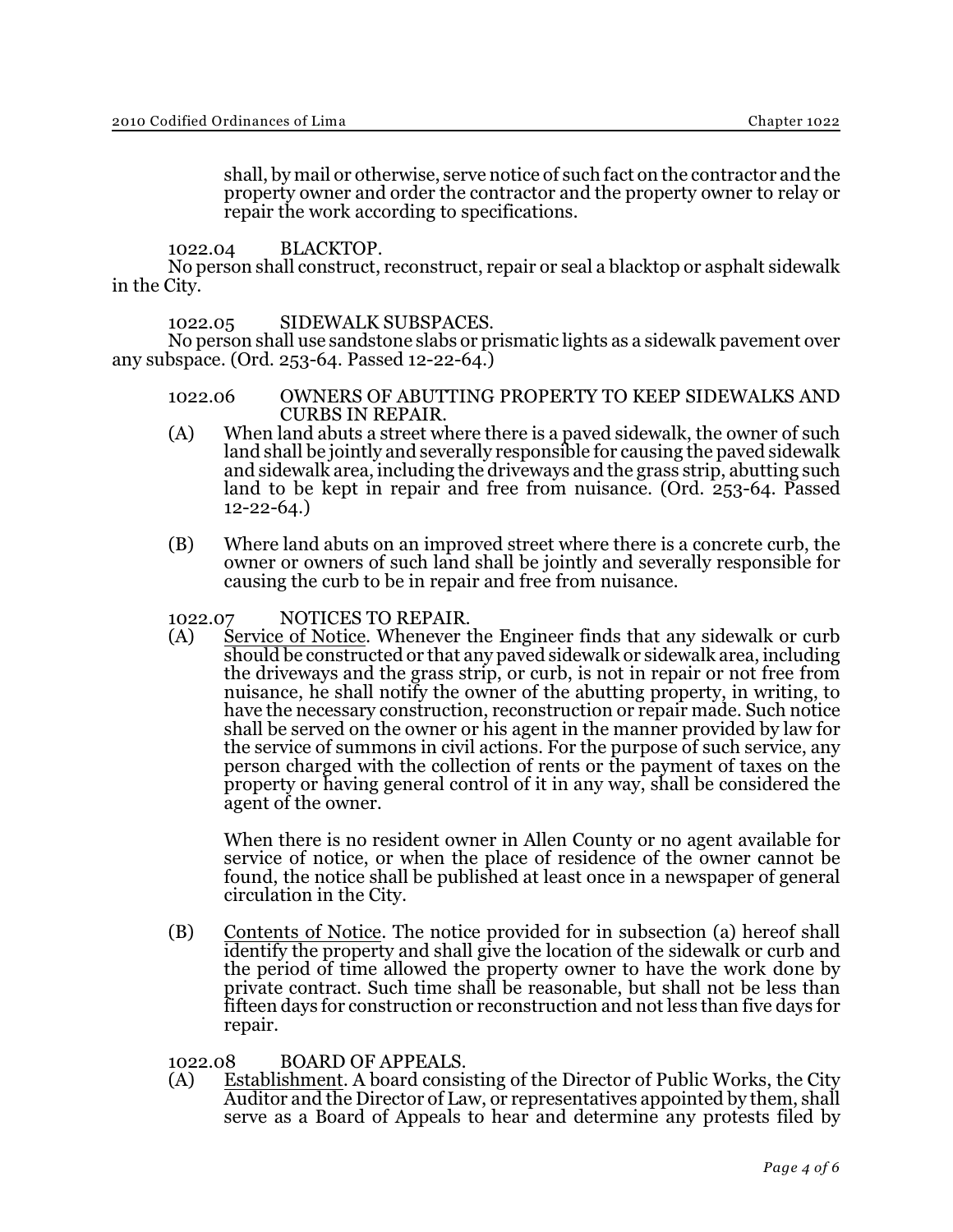property owners or their agents regarding sidewalk construction, reconstruction or repair. (Adopting Ordinance)

- (B) Authority.
	- (1) Protests filed prior to work. If protests are filed prior to doing the work called for by the notice from the Engineer, the Board of Appeals shall have authority to modify, alter or revoke any such notice as to the amount or type of work required or the time in which it must be completed, consistent with City ordinances and the specifications regarding sidewalk, curb and gutter construction, reconstruction or repair. The Board shall also have the authority to waive strict compliance with such requirements when such compliance would cause undue hardship, provided such waiver will not cause or continue a public nuisance or an unsafe condition.
	- (2) Protests filed after work completed. If protests are filed after the work provided for in the notice to the property owner has been done, the authority of the Board of Appeals shall be limited to determining that the amount of the bill is correct and is charged against the correct property and that the work was done in accordance with the notice to the property owner. If the Board finds that an amount has been incorrectly charged against the property, but work has been done for which the City contractor is entitled to payment, it may order such payment made from the funds provided for the payment of the City's portion of sidewalk work. (Ord. 253-64. Passed 12-22-64.)
- (C) Filing of Protests. Any protest regarding sidewalk and curb construction, reconstruction or repair, or the assessment therefor, shall be filed in writing with the Engineer prior to the passage of the resolution of necessity provided for in Section 1022.09. The Engineer shall notify the person filing such protest of the date and place of the hearing before the Board of Appeals.

1022.09 WORK DONE BY CITY; ASSESSMENT AGAINST PROPERTY. If a sidewalk or curb has not been constructed, or if a defective sidewalk or curb has not been reconstructed, repaired or freed from nuisance, within the period of time permitted by the notice to the owner of the abutting property, the Engineer shall prepare a list of such sidewalks and curbs and present it to Council, which shall proceed, as provided in Ohio R.C. 729.01 to 729.11, inclusive, to cause the necessary construction to be made and to assess the entire cost against the abutting property.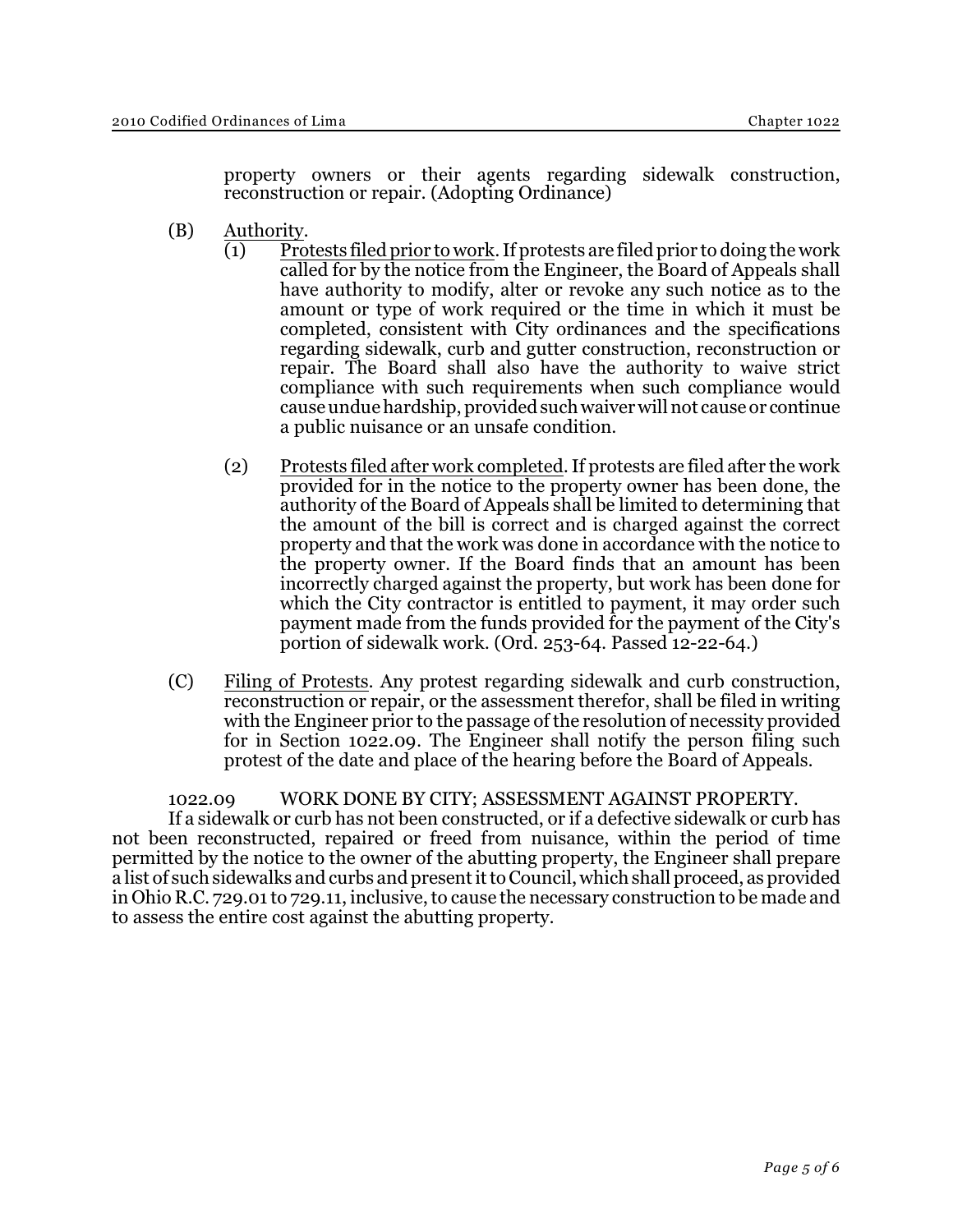# 1022.095 REIMBURSEMENT OF EXPENSES FOR REPAIRS BY PROPERTY OWNERS; CURB REBATE PROGRAM.

The reimbursement schedule for repairs by property owners shall be as follows:

(A) The City's participation in curb and sidewalk repairs at intersections and alleys will be based on the actual invoice for such repairs as submitted to the owner, but will not exceed the following rates:

| Composite curb                           | $$9.00/$ linear ft. |
|------------------------------------------|---------------------|
| Wall curb                                | $12.00/$ linear ft. |
| Curb and gutter                          | $12.00/$ linear ft. |
| 4" concrete sidewalk                     | $3.00/$ square ft.  |
| 6" concrete sidewalk                     | $3.50/$ square ft.  |
| Detectable warnings on wheel chair ramps | $15.00/$ square ft. |

(B) The City shall reimburse property owners for mid-block curb replacement at the rate of five dollars (\$5.00) per linear foot. (Ord. 236-10. Passed 11-8-10.)

#### 1022.10 EMERGENCIES.

In case of emergency, the Engineer is hereby authorized to have temporary repairs made, to barricade and provide red or amber warning lights for the area or to otherwise provide for the public safety. The cost of such emergency repairs and protection shall be charged against the abutting property and shall be collected as provided in Section 1022.09.

#### 1022.99 PENALTY.

Whoever violates or fails to comply with any of the provisions of this chapter is guilty of a minor misdemeanor and shall be fined not more than the amount set forth in Section 698.02. A separate offense shall be deemed committed each day during or on which a violation or noncompliance occurs or continues. (Ord. 167-05. Passed 8-22-05.)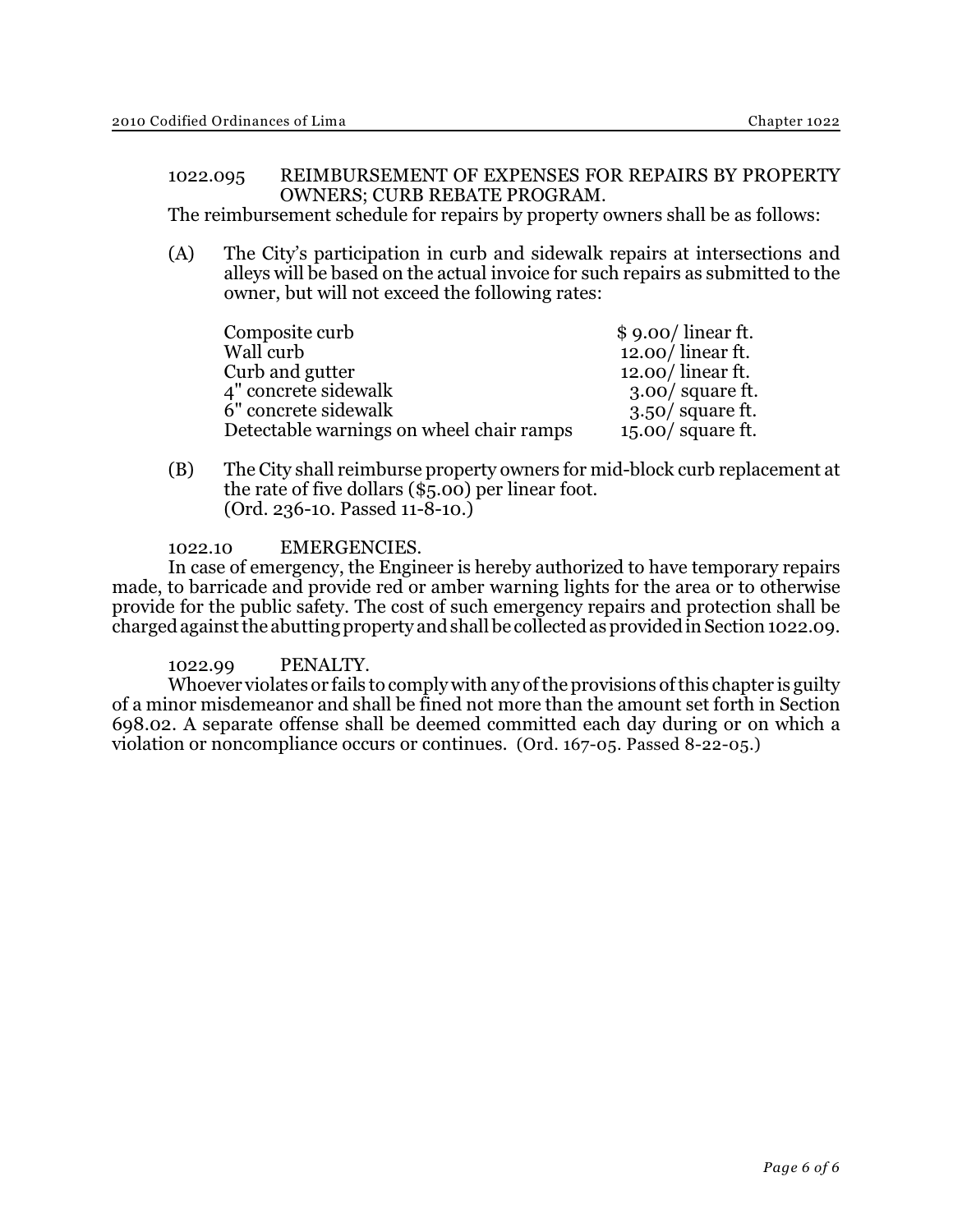# CHAPTER 1024 Driveways and Curb Cuts

| Permit Required.<br>1024.01<br>Construction; Plans.<br>1024.02<br>Widths.<br>1024.03<br>Layout.<br>1024.04<br>Grade.<br>1024.05 | 1024.06<br>1024.07<br>1024.99 | Modification of<br>Regulations; Appeals.<br>Permits Generally; Fees.<br>Penalty. |
|---------------------------------------------------------------------------------------------------------------------------------|-------------------------------|----------------------------------------------------------------------------------|
|---------------------------------------------------------------------------------------------------------------------------------|-------------------------------|----------------------------------------------------------------------------------|

#### CROSS REFERENCES

Changing established grade - see Ohio R.C. 727.32 Notice to repair curbing and gutters - see Ohio R.C. 729.02 Construction and repair at owner's expense - see Ohio R.C. 729.05 Sidewalks and curbs - see S.U. & P.S. Ch. 1022 Construction plans for off-street parking facilities - see S.U. & P.S. 1026.02 Site plan for restricted parking lot to include location of entrances and exits - see P. & Z.  $1264.01(b)(1)$ 

## 1024.01 PERMIT REQUIRED.

No person shall construct a permanent driveway or entranceway across a public sidewalk or curb without first obtaining a permit therefor from the City Engineer, who shall have entire supervision of the construction and repair of such driveways or entranceways. (1956 Code Sec. 307.01)

1024.02 CONSTRUCTION; PLANS.

The construction of a driveway or entranceway from the paved roadway to the private property shall not he less than a six-inch concrete slab of one to six and one-half mix, or six inches of asphaltic concrete on two inches of aggregate base. Where sidewalks exist, or are proposed, the sidewalk grade will control; that is, the sidewalk will be constructed through the drive according to the standard specifications of the City or as directed by the City Engineer. Detailed plans of construction, in duplicate, may be required, showing lot lines, street and curb lines, street inlets or public utility features which may be affected by, or which are immediately adjacent to, the proposed driveway, and such other information as may be necessary, all of which shall be subject to the approval of the City Engineer.

1024.03 WIDTHS.

(A) Single Entranceways. A single entranceway shall have a width of not more than twenty-five feet and not less than ten feet, measured at the curb line, with not less than a two-foot radius on each side. (1956 Code Sec. 307.03)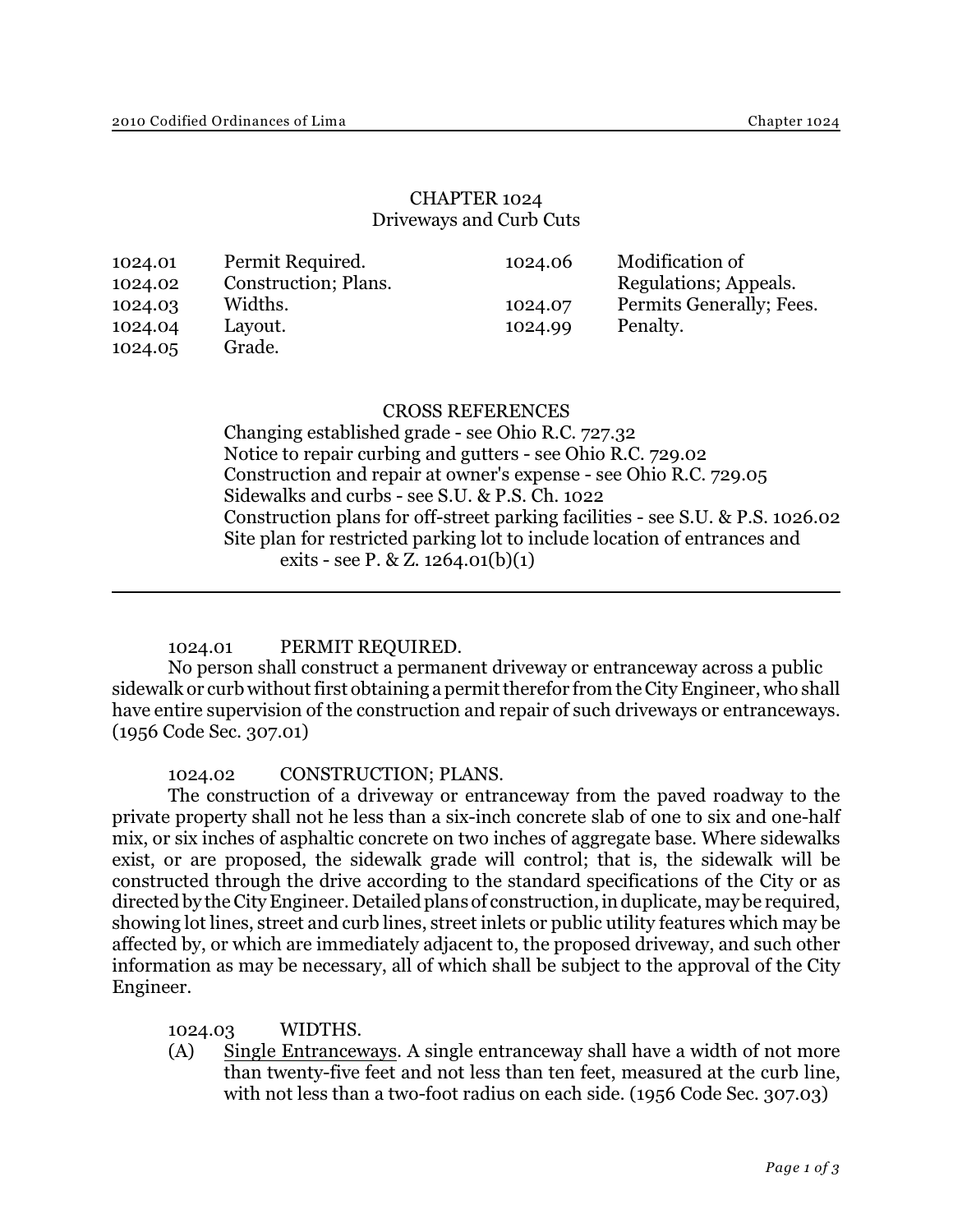(B) Multiple Entranceways. Multiple entranceways shall be permitted where necessary, with the approval of the City Engineer. Such entranceways shall have a combined width of not more than fifty feet, measured at the curb line, and shall be separated by a five-foot safety island not less than five feet in width, measured on a line three feet back of and parallel to the curb line. Where more width is required, additional multiple entranceways may be permitted upon the approval of the City Engineer. However, safety islands shall be constructed between such multiple entranceways as provided herein.

1024.04 LAYOUT.

- (A) The layout of all driveways must be approved by the City Engineer.
- (B) Driveways near street intersections shall be constructed so that the end of the curb cut nearest the intersection is not less than twenty feet from the end of the curb radius of the intersecting streets. Driveways at intersections where there are traffic actuated traffic signals shall be located so that they will not interfere with the operation of such traffic signals.
- (C) Where driveways are serving interior lots, the curb cut shall not extend beyond a point which is at right angles to the street line at the corner of the lot.
- (D) Driveway layouts for filling stations or industrial or business buildings shall be approved by the City Engineer before issuance of any building permit therefor.
- (E) When the owner of any existing or proposed building or structure contemplates construction of a driveway at the same time he plans to construct or make alterations to a building or structure, such owner shall have the driveway layout approved by the City Engineer before receiving the building permit.

## 1024.05 GRADE.

Grades of driveway approaches or aprons shall be as established by the City Engineer in accordance with standard drawings on file with such Engineer.

#### 1024.06 MODIFICATION OF REGULATIONS; APPEALS.

If at any time the driveway provisions in this chapter are found to be impracticable in certain cases, the City Engineer is hereby authorized to use his discretion in modifying the strict application of such provisions in order to obtain results that are reasonable, safe and convenient for both the public and the owner.

In cases where the owner is dissatisfied with the modifications made by the City Engineer, he may appeal to the Mayor, whose decision shall be final. (1956 Code Sec. 307.06)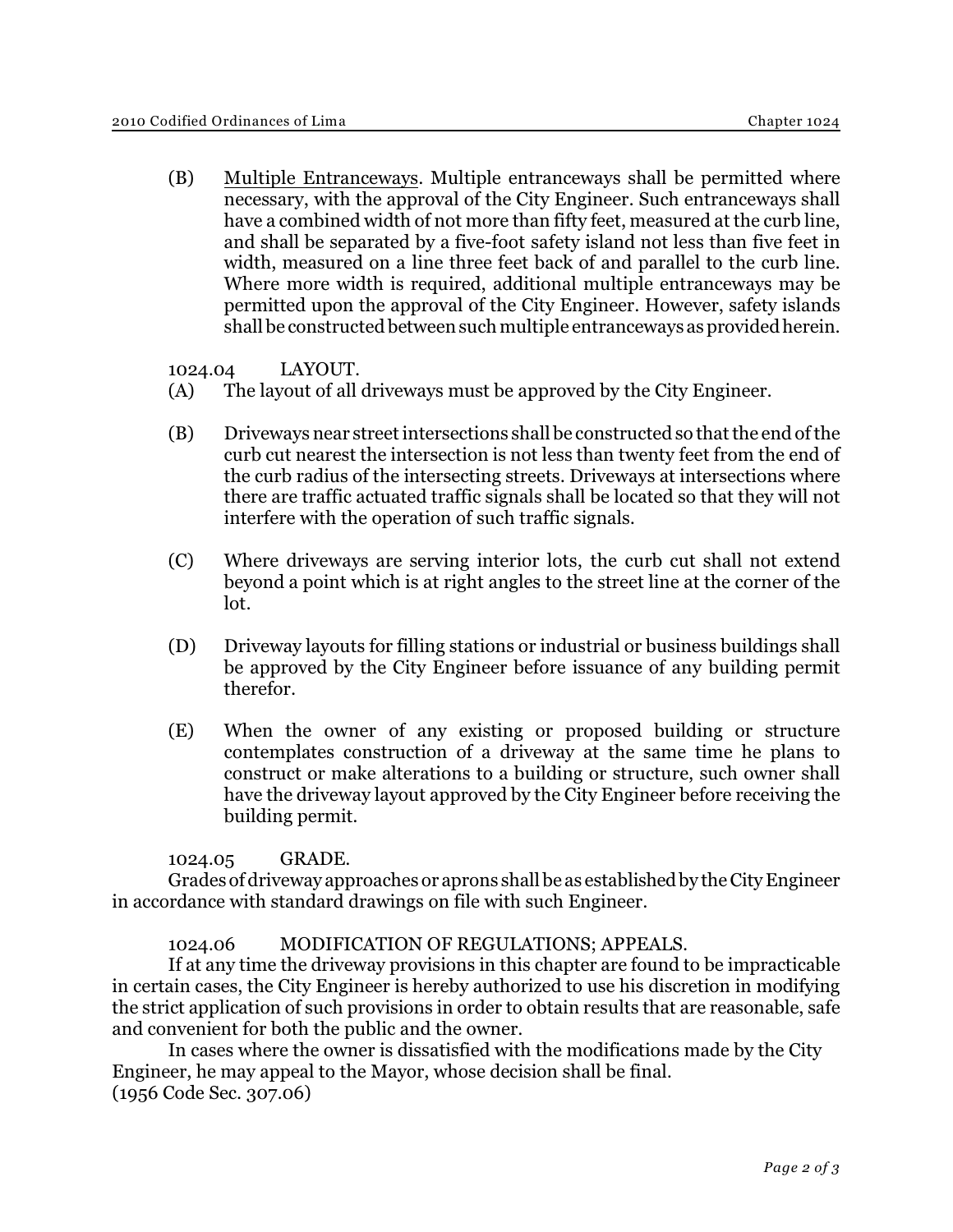# 1024.07 PERMITS GENERALLY; FEES.

- (A) Permit Required. Except as otherwise provided in this chapter, no person shall cut any curb on any public street or alley of the City or make or construct any driveway or entranceway from any public street or alley in the City across or over any sidewalk or curb upon such street or alley and to any private property bounding or abutting on such street or alley without first obtaining a permit therefor from the City Engineer.
- (B) Fees. The fee for such permit, when the driveway or entranceway does not exceed twelve feet in width, shall be ten dollars (\$10.00). When the driveway or entrance-way exceeds twelve feet in width, measured at the curb line, an additional fee of one dollar and fifty cents (\$1.50) for each additional foot shall be charged and collected by the City Engineer.

All fees collected by the City Engineer shall be deposited with the City Treasurer to the credit of the General Fund.

(C) Term and Assignability. Any permit herein provided for shall expire thirty days from the date of the issuance thereof, and any money paid therefor shall not be refunded unless such permit is not used and is returned within such thirty-day period.

Permits herein provided for shall be issued only to an owner of abutting premises, his duly authorized representative or a tenant whose lease does not terminate until at least three years from the date of the application for the permit.

(D) Appeals. The City Engineer may refuse to grant any permit herein provided for in the interest of public safety. If the City Engineer refuses to grant any permit, the applicant for such permit may appeal to the Mayor, whose decision shall be final. (Ord. 102-71. Passed 5-3-71.)

1024.99 PENALTY.

Whoever violates or fails to comply with any of the provisions of this chapter is guilty of a minor misdemeanor and shall be fined not more than the amount set forth in Section 698.02. A separate offense shall be deemed committed each day during or on which a violation or noncompliance occurs or continues. (Ord. 167-05. Passed 8-22-05.)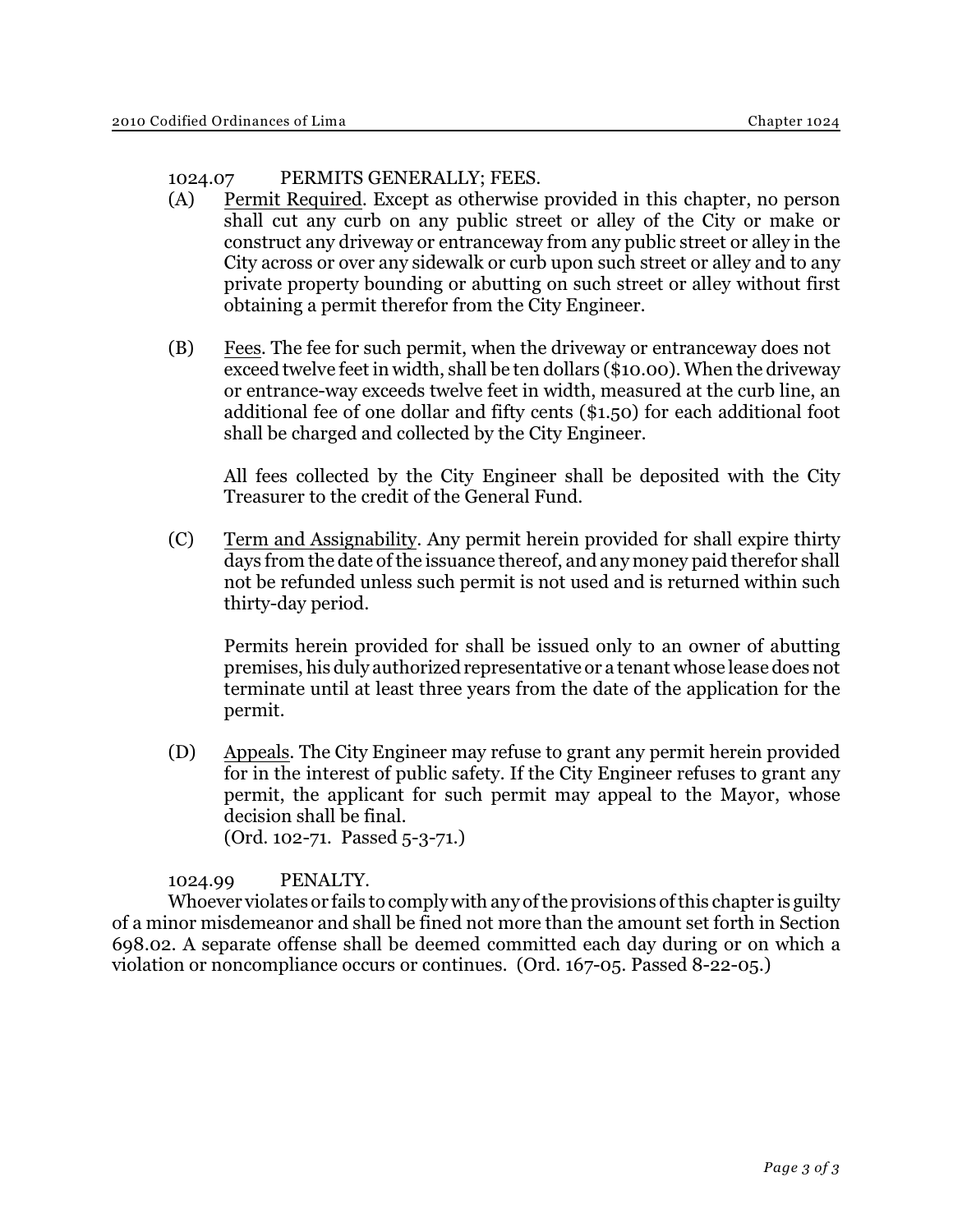# CHAPTER 1026 Off-Street Parking Facilities

| 1026.01 | Permit Required.     | 1026.99 | Penalty. |
|---------|----------------------|---------|----------|
| 1026.02 | Construction; Plans. |         |          |

## CROSS REFERENCES

Municipal parking lots - see TRAF. Ch. 456 Driveways and curb cuts - see S.U. & P.S. Ch. 1024 Off-street parking in Class III Residential Districts - see P. & Z.  $1248.03(e)(3)D$ . Off-street parking in Office Districts - see P. & Z. 1250.01(d) Restricted parking areas - see P. & Z. 1264.01

1026.01 PERMIT REQUIRED.

No person shall construct, reconstruct, pave or repave any off-street parking facility accommodating three or more vehicles without first submitting plans for the drainage and the type of surface improvement for such parking facilities to the City Engineer and Building Commissioner and obtaining a permit at a cost of five dollars (\$5.00) from the Building Commissioner, after the Commissioner's inspection and approval of such plans. (Ord. 61-79. Passed 4-9-79.)

1026.02 CONSTRUCTION; PLANS.

The construction, reconstruction, paving or repaving of a parking facility shall be done in accordance with the specifications governing driveways and parking lots on file in the office of the City Engineer. Detailed plans of construction in triplicate may be required showing lot lines, street and curb lines, driveways, sidewalks, street inlets or public utility features which may be affected by the proposed parking lot. Integral drainage facilities which will be required to insure the protection of the public and adjacent property owners shall also be shown.

1026.99 PENALTY.

Whoever violates any of the provisions of this chapter is guilty of a minor misdemeanor and shall be fined not more than the amount set forth in Section 698.02. A separate offense shall be deemed committed each day during or on which a violation occurs or continues. (Ord. 167-05. Passed 8-22-05.)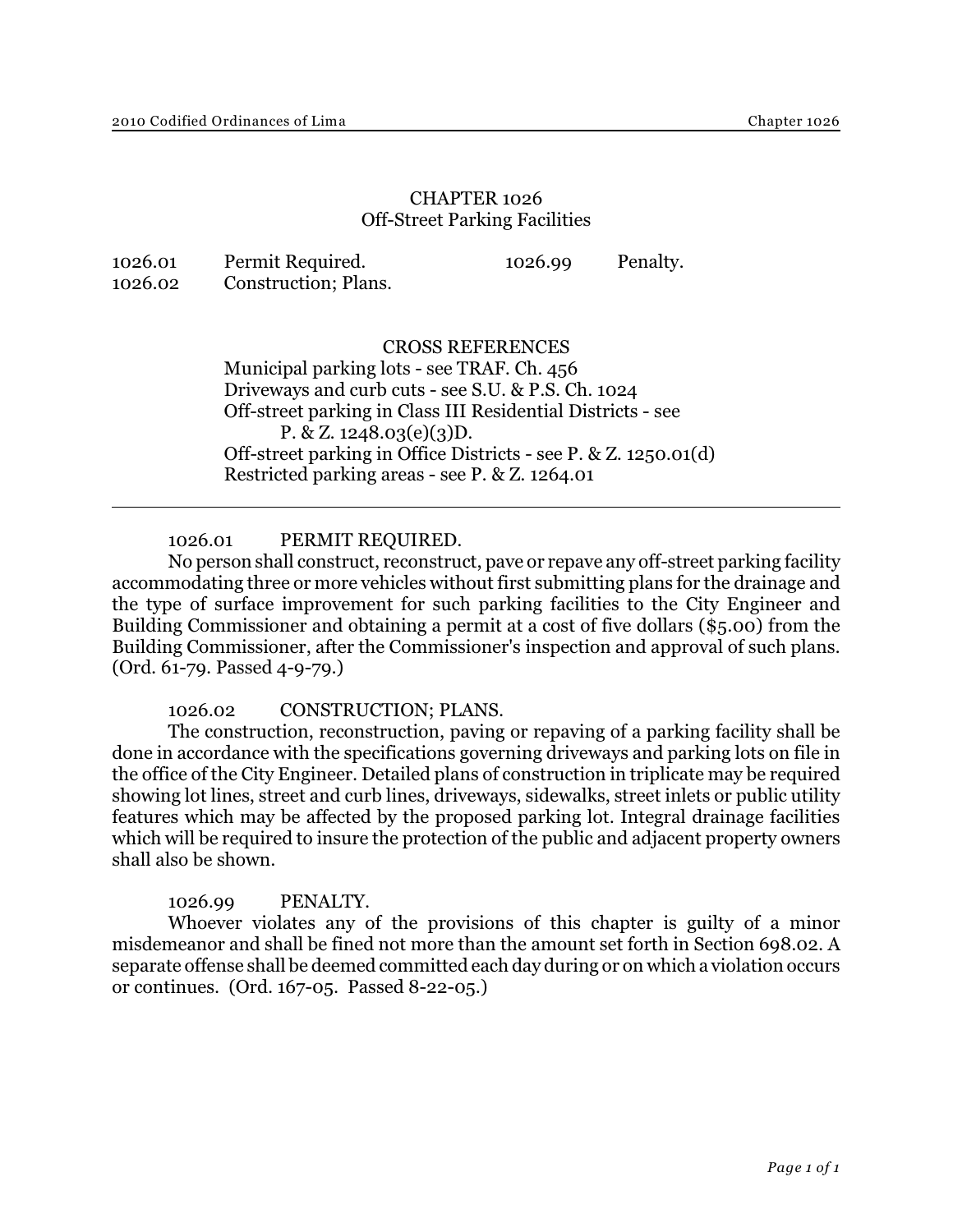# CHAPTER 1028 Trees, Shrubs and Plants

| 1028.01 | Plantings; Approval and<br>Permit.              | 1028.05 | Planting, Trimming and<br>Care. |
|---------|-------------------------------------------------|---------|---------------------------------|
| 1028.02 | Injuries.                                       | 1028.06 | Tree Planting Plan; Map.        |
| 1028.03 | Tree Planters on<br>Sidewalks; Permits.         | 1028.99 | Penalty.                        |
| 1028.04 | <b>Planting Trees in</b><br>Sidewalks; Permits. |         |                                 |

# CROSS REFERENCES

Shade Tree Commission- see ADM. Ch. 250 Injuring vines, bushes, trees or crops - see GEN. OFF. 642.06 Trees, weeds and shrubs - see GEN. OFF. Ch. 668 Parks - see S.U. & P.S. Ch. 1060 Trees in subdivisions - see P. & Z. 1220.07

### 1028.01 PLANTINGS; APPROVAL AND PERMIT.

No shade or ornamental tree, plant or shrub shall be planted in any street, public highway, boulevard, park or other public ground until the City Engineer or his authorized agent first approves the kind, size, spacing and variety thereof, designates the location therefor and grants a permit, at no charge, for the planting thereof.

#### 1028.02 INJURIES.

No person shall attach or place any rope, wire, sign, poster, handbill or other thing on any tree, shrub or plant now or hereafter growing in any street or other public way of the City or on any guard or protection thereof, except as required in the planting and caring for such tree, shrub or plant. No person shall deposit or throw upon any street or public way or into any curb strip or gutter thereof any substance detrimental to the growth of any tree, shrub or plant or deposit in such curb strip or gutter any receptacle containing such substance. (Ord. 187-65. Passed 9-21-65.)

#### 1028.03 TREE PLANTERS ON SIDEWALKS; PERMITS.

The City Engineer may issue, at no charge, permits for the erection and maintenance by abutting owners or tenants, upon sidewalks within the City, of tree, flower or shrub planter boxes of a size and design approved by the City Engineer.

Such planters shall bear no advertising of any kind, shall be placed only at the locations specified on the permits and shall at all times be maintained in good condition. The plantings therein shall conform to standards fixed by the City Engineer and shall be properly trimmed and cared for by the permit holder. Permits shall be revocable at any time. Upon revocation thereof, it shall be the duty of the permit holder to remove the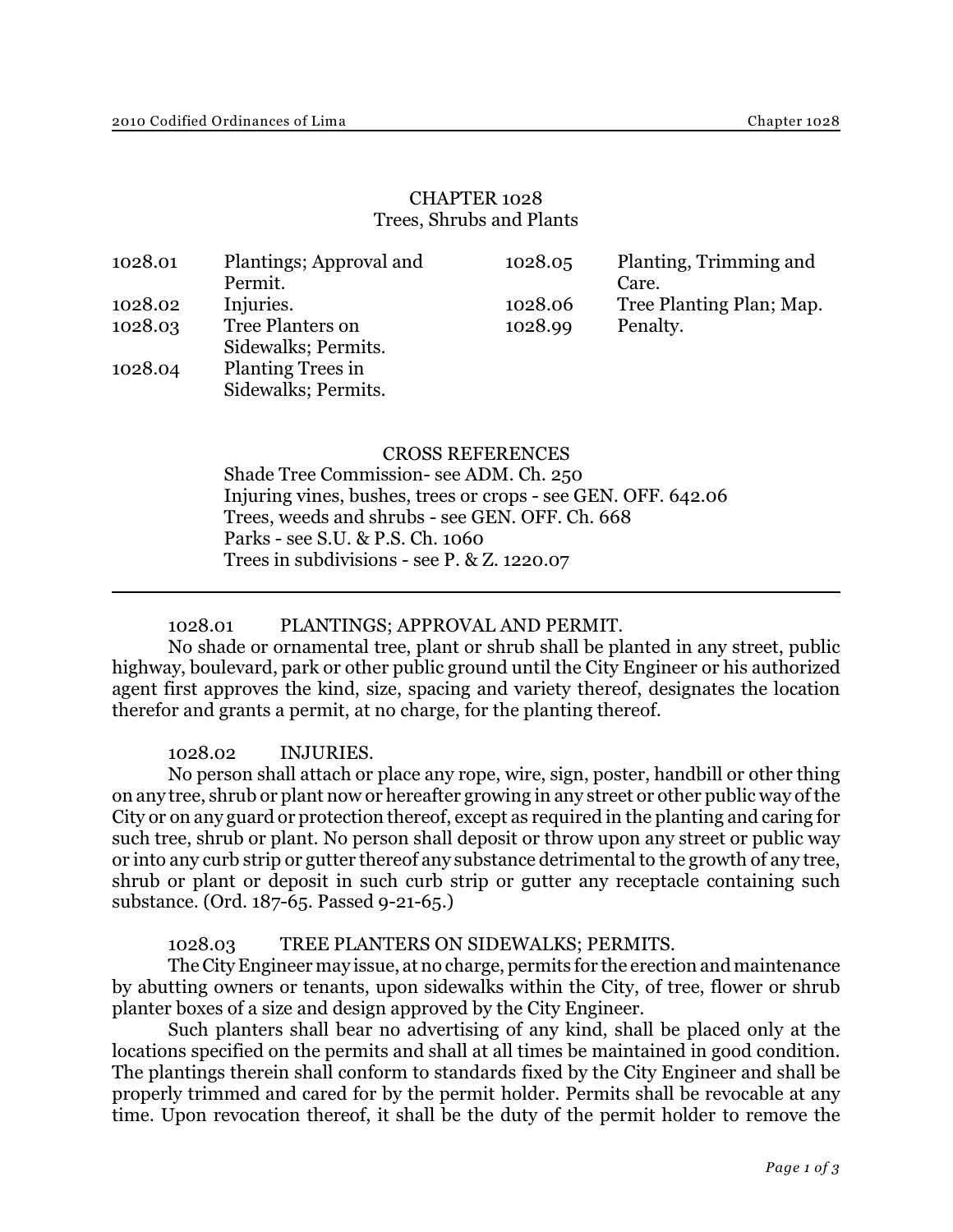planter.

The permit holder shall indemnify the City for any loss, claim, injury or judgment arising out of the erection or maintenance of such planters.

# 1028.04 PLANTING TREES IN SIDEWALKS; PERMITS.

In situations where it is necessary to cut the surface of a sidewalk or street in order to plant trees, abutting property owners or tenants may be issued permits by the City Engineer for the planting of such trees.

Authority is hereby granted to the City Engineer to cut the public streets and sidewalks for the purpose of planting trees and shrubs.

The cost of planting trees where a sidewalk or street cut is necessary shall be borne in one of the two following ways, to be determined by the City Engineer:

- (A) In cases where the City furnishes the tree and is responsible for the planting thereof, the owner or tenant of the abutting property shall pay an amount to be determined by the Shade Tree Commission to defray the cost of cutting the sidewalk or street and preparing the planting site. Such payment shall be deposited in the appropriate City fund.
- (B) In cases where the property owner or tenant purchases the tree to be planted and pays for the planting thereof, the City shall cut the sidewalk or street and prepare the planting site without additional charge to the owner or tenant of the abutting property.

# 1028.05 PLANTING, TRIMMING AND CARE.

The following regulations are hereby established for tree planting, trimming and care in or upon the public ways and public places in the City:

- (A) No tree shall be planted at the intersection of two or more streets or within twenty feet of an intersection.
- (B) In cutting down trees, all parts thereof shall be removed from the area and disposed of. When required by the City Forester or his authorized agent, all visible stump and root systems shall be grubbed out to a depth below ground elevation as established by the City Forester.
- (C) All cuts above one inch in diameter shall be waterproofed.
- (D) No tree shall be planted in any street right of way, except of the variety selected by the City Forester or his authorized agent. (Ord. 187-65. Passed 9-21-65. )

## 1028.06 TREE PLANTING PLAN; MAP.

(A) The City Forester or his authorized agent shall, from time to time, prepare plans which designate, by means of a complete map of the City streets, a uniform method of street tree planting, zoning certain streets or sections of streets for certain types of trees and shrubs and showing the distance apart of such trees and shrubs and the place where each tree or shrub is to be planted. The plans shall be submitted by the City Forester to Council for modification or adoption after submission to and approval by the Shade Tree Commission and the Planning Commission.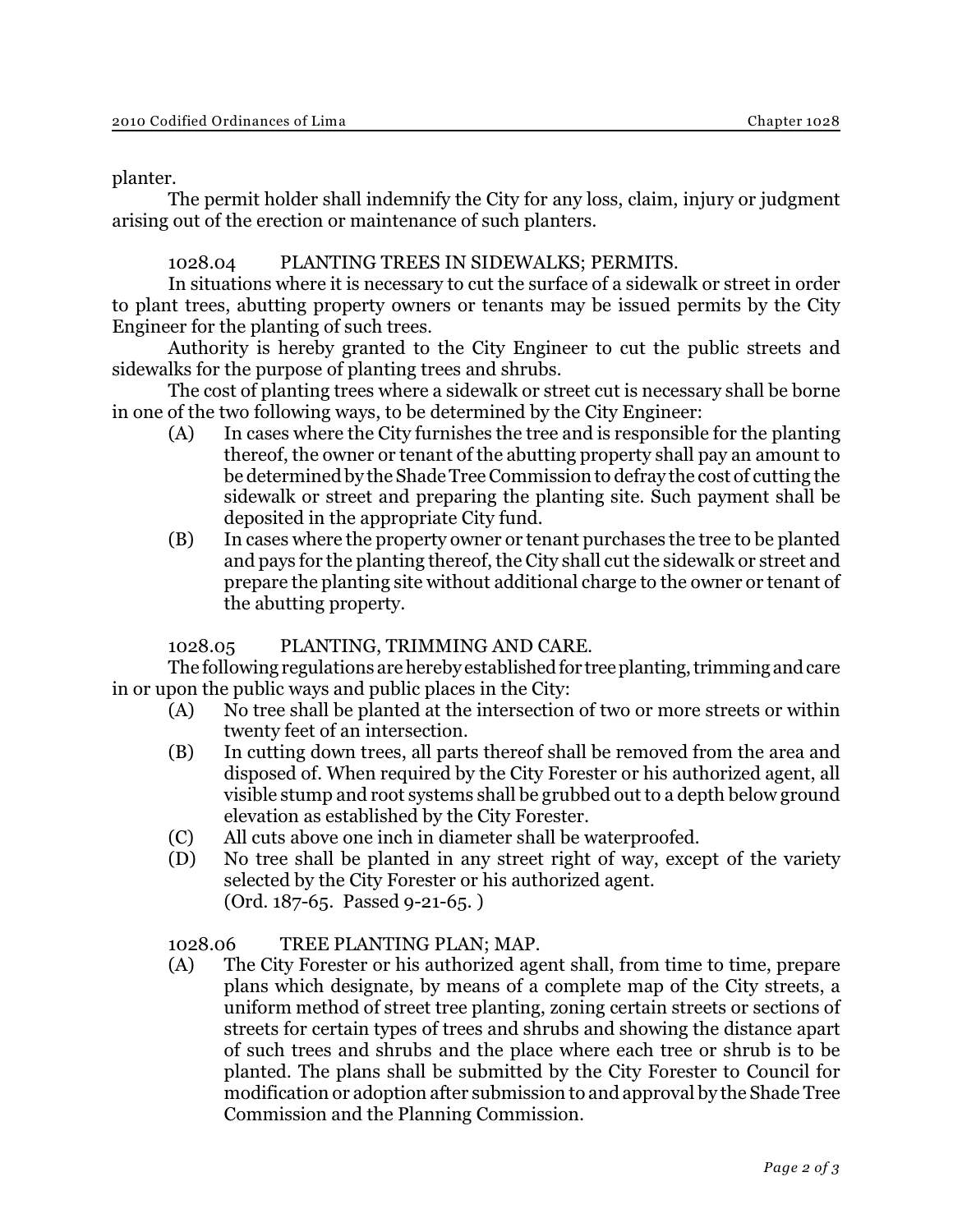- (B) If and when the uniform plan in its original or modified form is adopted by Council, it shall become the Tree Planting Plan for the streets of the City and shall be strictly adhered to in all future street planting improvement projects and in the removal and replacement of trees, shrubs and plants on streets in the City. The Tree Planting Plan may be adopted by Council at one time or may be adopted for different portions of the City within a reasonable length of time after the completed plan for any particular portion of the City has been submitted to Council.
- (C) The City Forester shall have copies of the Tree Planting Plan made and kept on file in his office where they may be obtained by the public. (Ord. 187-65. Passed 9-21-65.)

1028.99 PENALTY.

Whoever violates or fails to comply with any of the provisions of this chapter is guilty of a minor misdemeanor and shall be fined not more than the amount set forth in Section 698.02. A separate offense shall be deemed committed each day during or on which a violation or noncompliance occurs or continues. (Ord. 167-05. Passed 8-22-05.)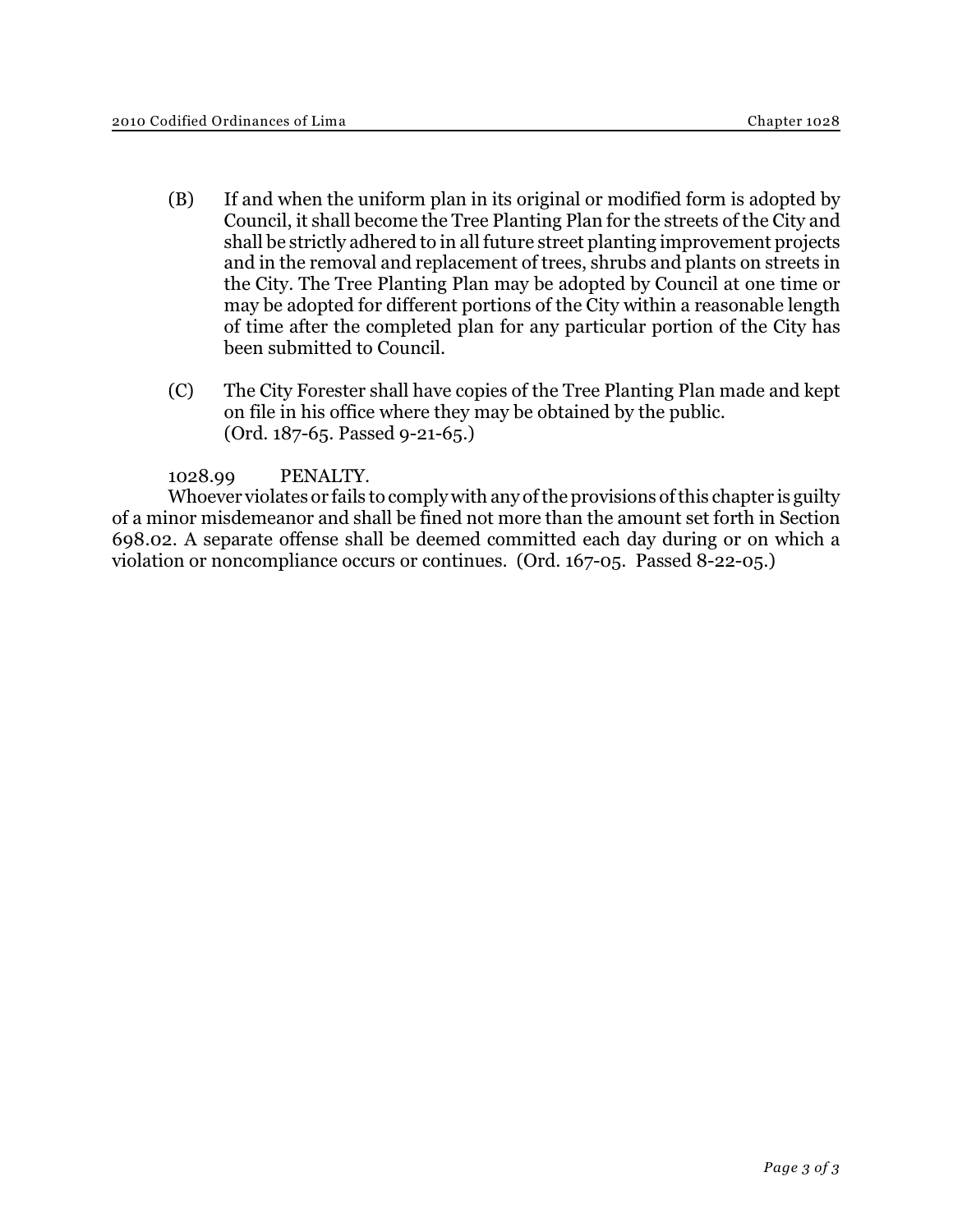# CHAPTER 1030 Street and Railway Crossings

| <b>Manner of Constructing</b><br>Sidewalks.<br>1030.03<br>Procedure If Railroad<br>Sidewalks at Crossings.<br>1030.05 | 1030.01<br>1030.02 | Construction of Crossings.<br><b>Manner of Constructing</b><br>Approaches. | 1030.04 | Notice to Railroad<br><b>Companies to Repair</b><br>Crossings, Approaches or |
|-----------------------------------------------------------------------------------------------------------------------|--------------------|----------------------------------------------------------------------------|---------|------------------------------------------------------------------------------|
|                                                                                                                       |                    |                                                                            |         | Company Fails to Comply<br>with Notice.                                      |

#### CROSS REFERENCES

Failure to construct or repair crossings or sidewalks - see Ohio R.C. 4955.22 Preparation of plans and specifications for railroad crossings see Ohio R.C. 4957.12 Vehicles at grade crossings - see TRAF. 432.31 et seq. Slow-moving vehicles repairing street adjacent to railway crossings see TRAF. 432.33(b) Railroads - see GEN. OFF. Ch. 654 Sidewalks and curbs - see S.U. & P.S. Ch. 1022

## 1030.01 CONSTRUCTION OF CROSSINGS.

All crossings of public streets and the tracks of railways within the corporate limits shall be constructed and maintained in the following manner, unless special permission is received from the Director of Public Works. There shall be placed adjacent to each rail, oak timbers, commonly referred to as guard logs, of a depth equal to the combined height of the rail and tie plate. Two such guard logs shall be required outside each rail, constructed so that only the necessary opening to maintain the rail remains. One guard log shall be required inside each rail and constructed so that only necessary flangeway opening is between the guard log and the gauge line of the rail. The guard logs shall be eight inches wide minimum and shall be securely spiked to the cross-ties by screw spikes. The guard log shall be pre-bored and counter-sunk so that the top of the spike is flush with the top of the guard log or below it. The crossing shall extend the full width of the street and beyond for a minimum distance of eight feet to allow for a minimum four-foot sidewalk, as defined in Section 1030.03. The area between the inner guard logs shall be constructed to within two inches of the top of the rail with Bituminous Aggregate Base, Item 301 of the State of Ohio Department of Transportation Construction and Material Specifications, the latest edition. The remaining two inches shall consist of Asphaltic Concrete, Item 404 of such Specifications. The openings between the rail and the adjacent guard log shall be filled with Item 404 or an oak timber filler. Item 405, Bituminous Cold Mix, may be used as a temporary patch when the local asphalt plants are closed. The area between the tracks of multitrack crossings shall be constructed in the same manner, and with the same material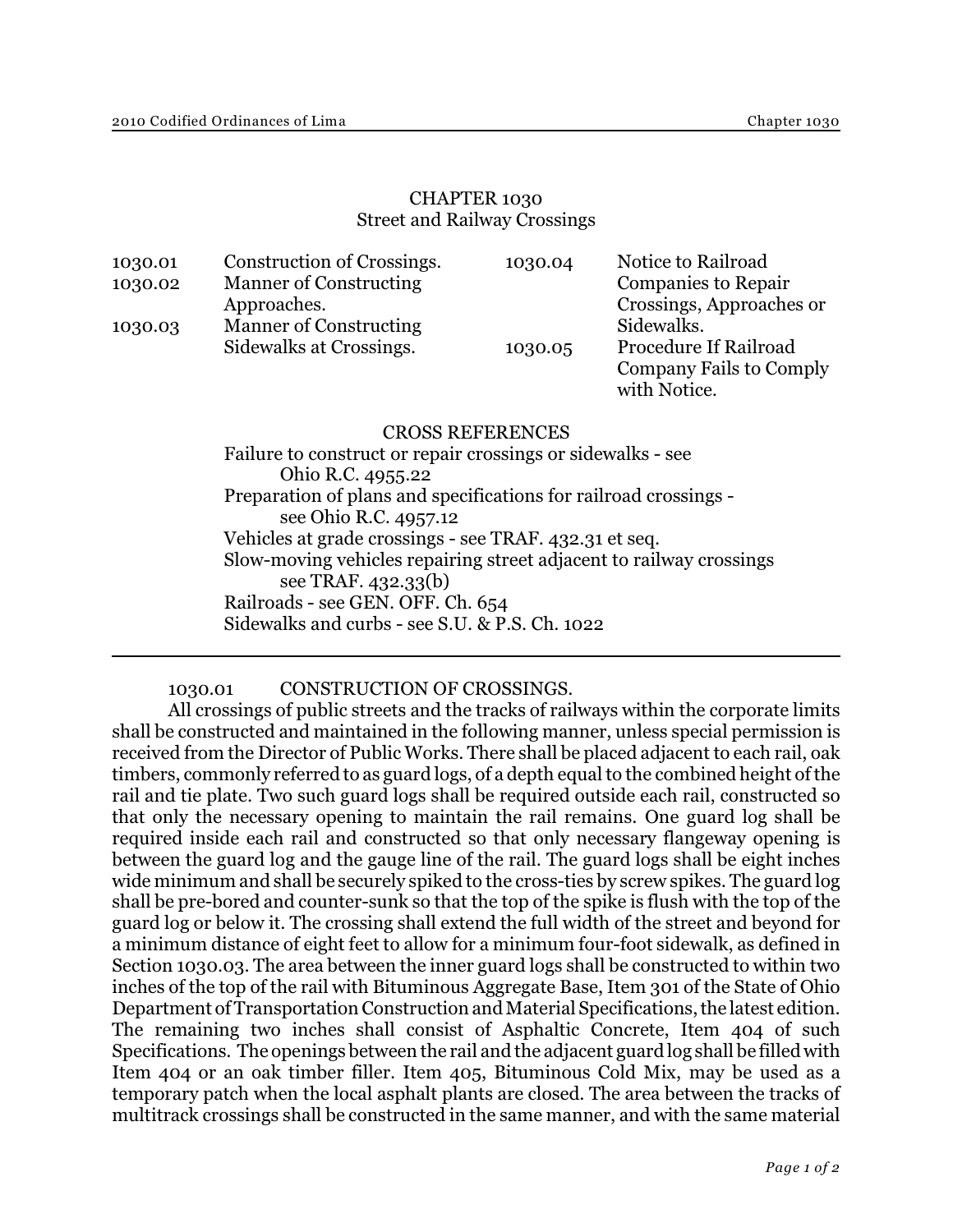as between the rails of single track crossings. Solid timber or rubber crossings shall be required as prescribed and directed by the Director of Public Works when vehicular or railroad traffic warrants the same. (Ord. 181-72. Passed 8-21-72.)

# 1030.02 MANNER OF CONSTRUCTING APPROACHES.

The approaches to the tracks shall be defined as the full width of the right of way owned by the railroad company, in accordance with the provisions of Ohio R.C. 4955.20. Approaches shall be constructed of pavement equal to the pavement of the street which is crossing at that point. (Ord. 181-72. Passed 8-21-72.)

## 1030.03 MANNER OF CONSTRUCTING SIDEWALKS AT CROSSINGS.

Sidewalks at all points where crossed by railroad tracks shall be constructed and maintained in the following manner: The sidewalk shall extend from the outside of the outer guard logs specified in Section 1030.01, shall not be less than four feet in width and shall be made of Class "C" concrete not less than four inches in thickness according to specifications available in the office of the City Engineer. (Ord. 181-72. Passed 8-21-72.)

#### 1030.04 NOTICE TO RAILROAD COMPANIES TO REPAIR CROSSINGS, APPROACHES OR SIDEWALKS.

It shall be the duty of the City Engineer, whenever ordered by Council to do so, to notify any railroad company owning or controlling a railroad line passing through the limits of the City to construct or repair, as the case may be, crossings, approaches or sidewalks in accordance with the provisions of Sections 1030.01 through 1030.03. Such notice shall be in writing, shall describe the place where such crossing, approach or sidewalk is to be constructed or repaired, shall set forth the kind and extent thereof and the manner in which the same is to be constructed or repaired, as provided in the abovementioned sections, and shall require that such crossing, approach or sidewalk be constructed or repaired within thirty days from the date of service of the notice. Such notice shall be serviced upon the nearest station agent or section foreman, and a true copy thereof, with the date of service and manner of service endorsed thereon, shall forthwith be filed by the City Engineer with the Clerk of Council.

## 1030.05 PROCEDURE IF RAILROAD COMPANY FAILS TO COMPLY WITH NOTICE.

If a railroadcompany fails to construct or repair such crossing, approach or sidewalk within thirty days after service of the notice provided for in Section 1030.04, Council may cause such crossing, approach or sidewalk to be constructed or repaired and charge the cost of so doing to the railroad company. Such cost, with interest, shall be recovered by a civil action, in the name of the City, against the railroad company, as provided by the laws of the State.

(1956 Code Sec. 977.12)